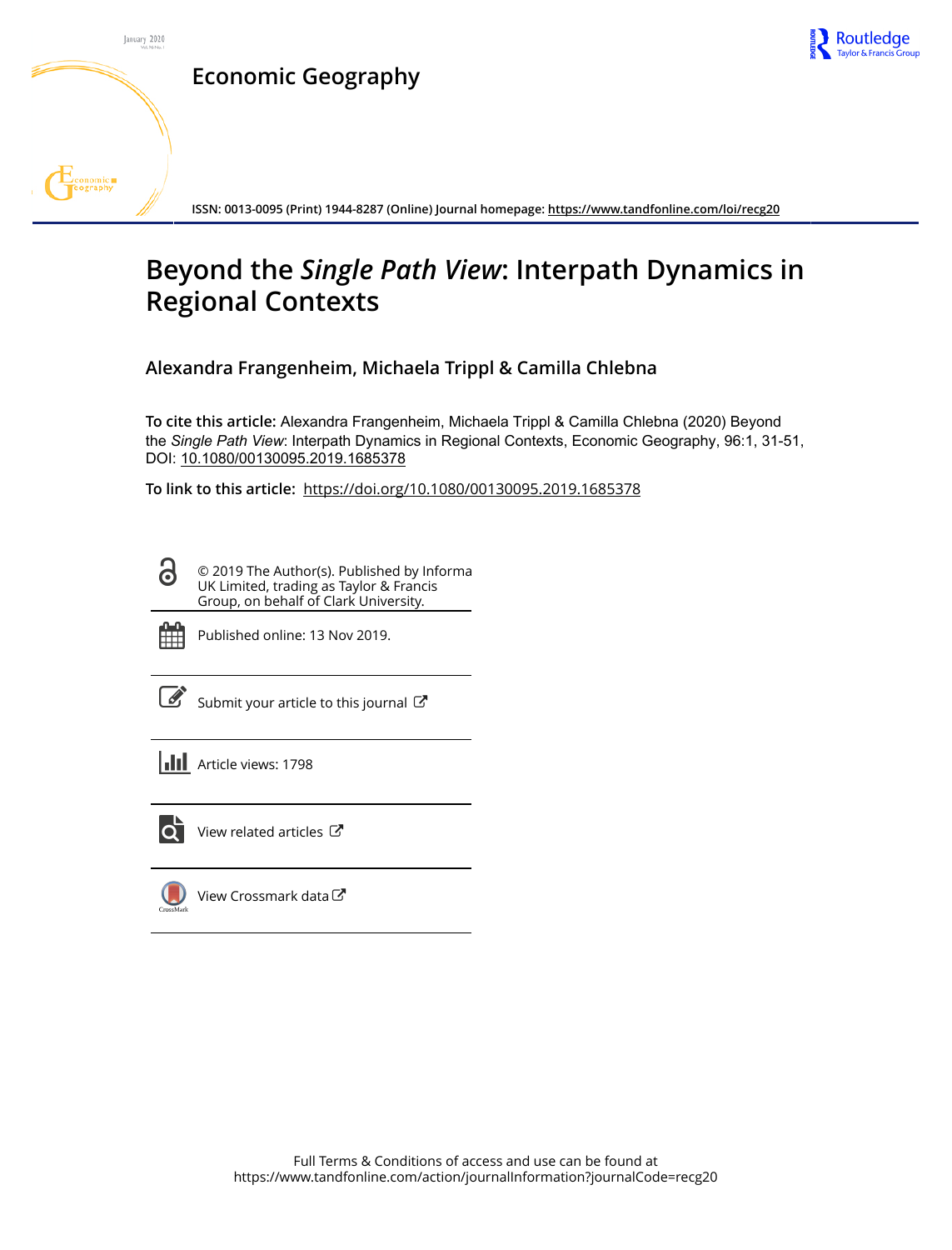31



# Beyond the Single Path View: Interpath Dynamics in Regional Contexts

Check for updates

### Alexandra Frangenheim

Department of Geography and Regional Research University of Vienna **Vienna** Austria alexandra.frangenheim@ univie.ac.at

abstract

### Michae[l](http://orcid.org/0000-0001-9779-4836)a Trippl <sup>®</sup>

Department of Geography and Regional Research University of Vienna Vienna Austria and Department of Working Life and Innovation University of Agder Kristiansand **Norway** michaela.trippl@univie.ac.at

### Camilla Chlebna

Institute of Social Sciences Carl von Ossietzky **University Oldenburg** Germany camilla.chlebna@ uni-oldenburg.de

### Key words:

interpath relations regional innovation system new path development agency innovation policy

Recurrent economic and financial crises, globalization, digitalization, and climate change are posing major challenges for regional economies to constantly renew their industrial structures. Over the past few years much progress has been made in understanding how new path development unfolds in a regional context. Earlier contributions to the path development literature have acknowledged that multiple industrial paths developing within a region are interdependent and coevolving. However, most conceptualizations and empirical analyses to date have mainly been focused on one new path or path development activities in one nascent industry only. Potential relationships between emerging paths have received little attention, and, as a consequence, little is known about how new paths shape each other's evolution. This article draws on recent contributions that broaden conventional perspectives on regional structural change and develops a framework to analyze the dynamic interdependencies between multiple new regional growth paths. We explore the nature of interpath linkages and discuss the role of agency in creating or shaping the relationship between linked paths to be either supportive, competitive, or neutral toward each other. By means of illustrative empirical examples, we show that interpath relationships in a regional context are a significant phenomenon to be considered in regional structural change and conclude by discussing policy implications and identifying avenues for future research.

© 2019 The Author(s). Published by Informa UK Limited, trading as Taylor & Francis Group, on behalf of Clark University. This is an Open Access article distributed under the terms of the Creative Commons Attribution-NonCommercial-NoDerivatives License (http://creativecommons.org/licenses/by-nc-nd/4.0/), which permits non-commercial re-use, distribution, and reproduction in any medium, provided the original work is properly cited, and is not altered, transformed, or built upon in any way.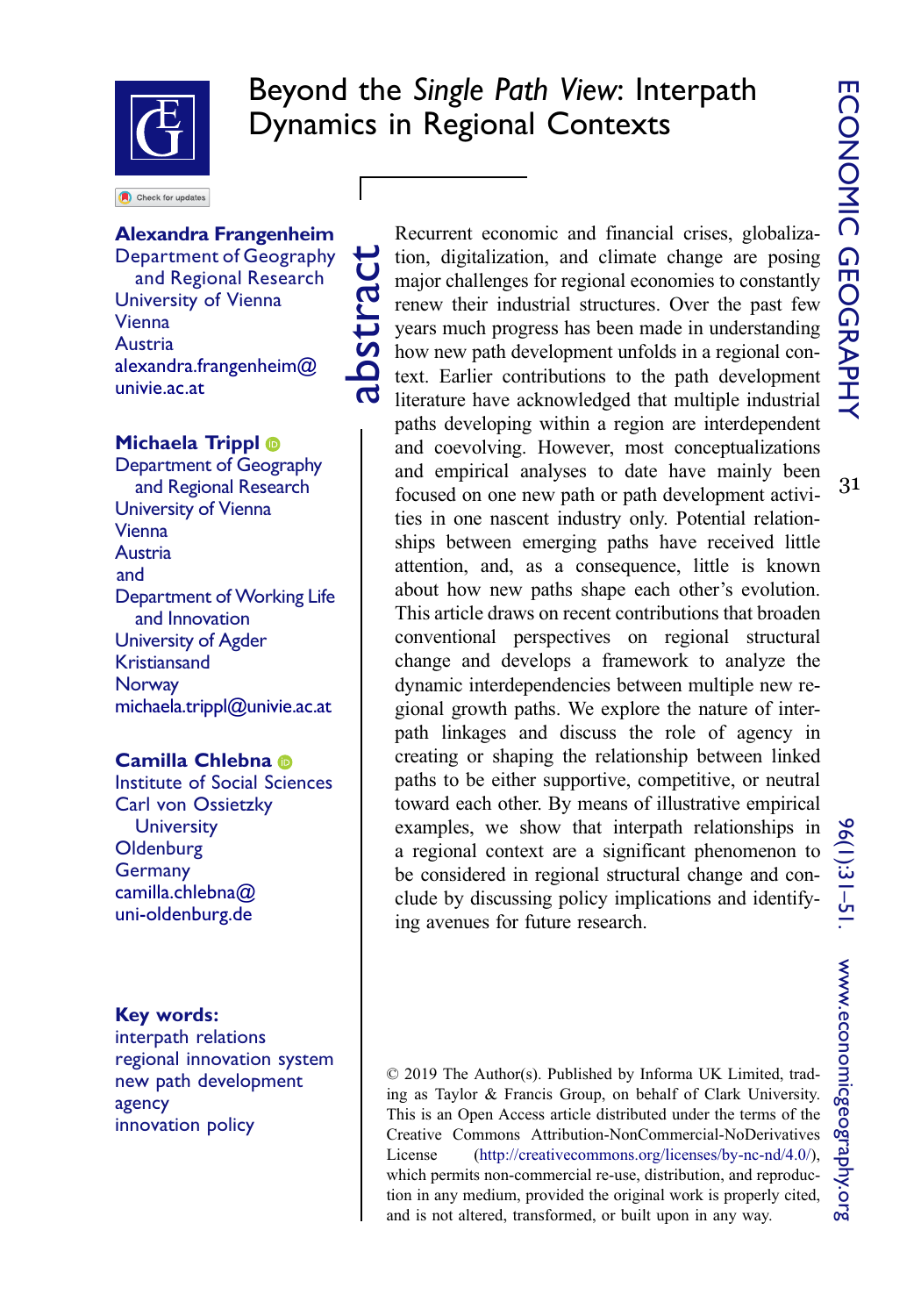# Acknowledgments

The authors are grateful to Jim Murphy and three anonymous reviewers for their very valuable and constructive comments on earlier versions of this article.

Regions across the world are confronted with the constant challenge to renew their industrial structures and to develop new growth paths to compensate for the stagnation and decline of mature industries. Recurrent economic and financial crises, globalization, digitalization, and climate change are further intensifying this pressure. This has sparked interest into the factors that favor and hinder processes of new regional industrial path development (or path creation as it is also termed in the literature), which is referred to in this article as "the emergence and growth of new industries and economic activities in regions" (MacKinnon et al. [2019](#page-20-0), 114).

<span id="page-2-9"></span><span id="page-2-6"></span><span id="page-2-2"></span>Arguably the question of which economic activities settle and become industries in which regions and why some regions appear to be better at attracting new industrial growth paths than others is at the core of economic geography (Storper and Walker [1989](#page-21-0); Chapman and Walker [1991](#page-19-0)). Over the past few years much progress has been made in understanding how and where new regional industrial paths emerge and develop over time. An industrial path can be defined as "a set of functionally related firms and supportive actors and institutions" (Steen and Hansen [2018](#page-21-1), 191; see also Binz, Truffer, and Coenen [2016\)](#page-19-1). This article focuses on emerging paths, that is, industries that are in an early path development stage (Martin [2010](#page-20-1)).

<span id="page-2-10"></span><span id="page-2-8"></span><span id="page-2-7"></span><span id="page-2-5"></span><span id="page-2-4"></span><span id="page-2-3"></span><span id="page-2-1"></span><span id="page-2-0"></span>A growing body of literature in evolutionary economic geography (EEG), innovation studies and adjacent academic fields has produced new insights into the forms, mechanisms, and geographic patterns of new path development. EEG frameworks, most notably the development of a path as a process model (Martin [2010](#page-20-1)) and the literature on related and unrelated diversification (Boschma [2017](#page-19-2)) have proven to be powerful approaches in this regard. Recent work has forged a link between EEG and the regional innovation system (RIS) concept to better understand why some types of regions are more likely than others to develop new growth paths (Isaksen and Trippl [2017](#page-20-2); Trippl, Grillitsch, and Isaksen [2018\)](#page-21-2). Other scholars have proposed a stronger integration of EEG with the global production network (GPN) approach (MacKinnon [2012](#page-20-3)), geographic political economy frameworks (Dawley [2014;](#page-19-3) Dawley et al. [2015](#page-19-4)), and the technological innovation system (TIS) concept (Binz, Truffer, and Coenen [2016](#page-19-1)) to incorporate a wider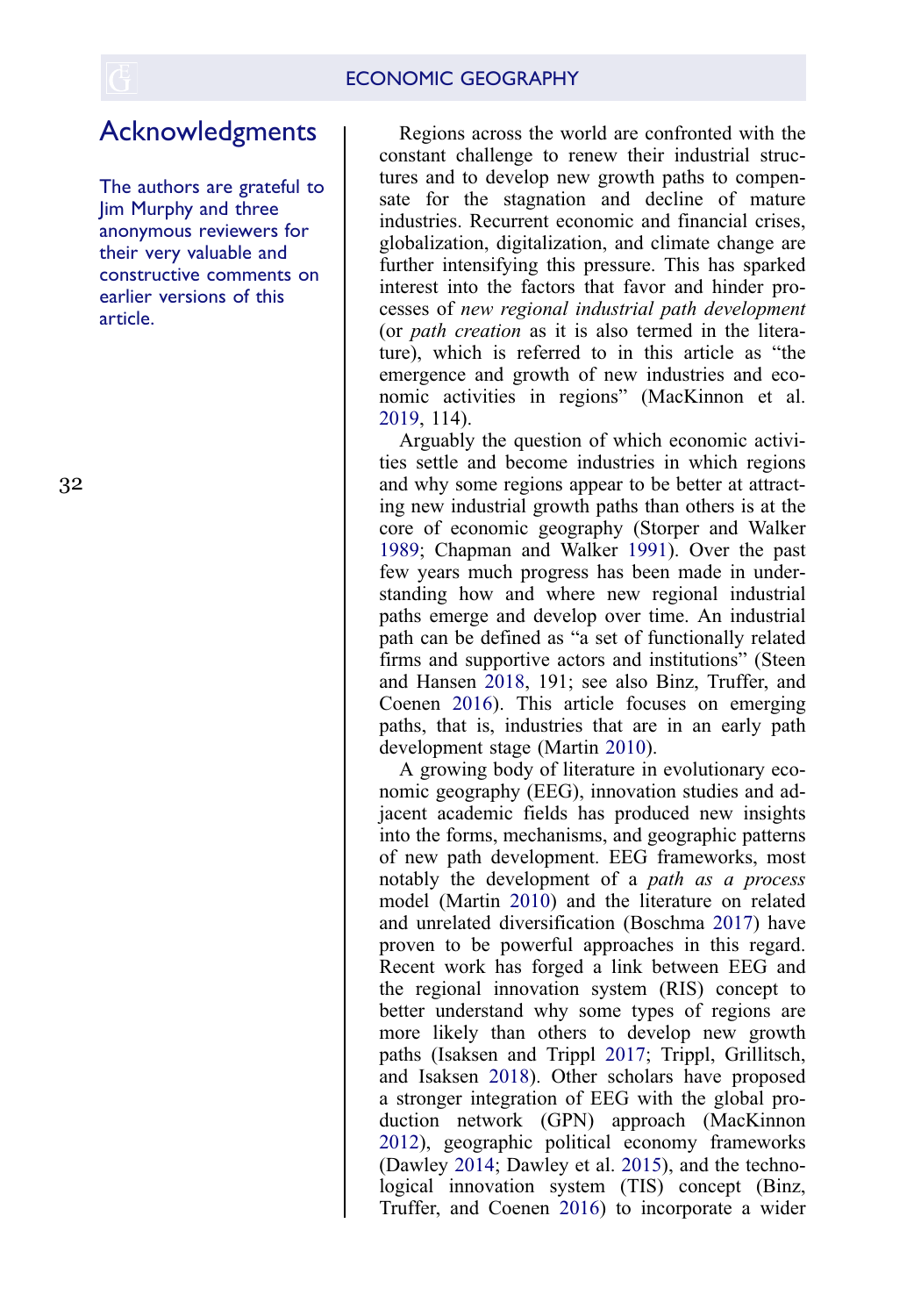set of factors into analyses of new path development (Hassink, Isaksen, and Trippl [2019;](#page-20-4) MacKinnon et al. [2019\)](#page-20-0).

<span id="page-3-4"></span><span id="page-3-3"></span><span id="page-3-2"></span>Earlier contributions to the path development literature have identified the analysis of multiple industrial paths developing within a region as a promising field of research (Martin and Sunley [2006,](#page-20-5) [2010\)](#page-20-6), not least because there is clear evidence that regions, in particular those with diversified economic and institutional structures and strong innovation capacities (Isaksen and Trippl [2016;](#page-20-7) Xiao, Boschma, and Andersson [2018\)](#page-21-3), tend to host a variety of new path development activities in different fields. Simmie et al.'s ([2008\)](#page-21-4) analysis of the Cambridge region (UK) is telling in this regard. The authors identify not fewer than fifteen new industrial paths that developed in four waves between 1971 and 2001 in that region. They investigate local conditions and a range of factors affecting the emergence (as well as stagnation, resurgence, and decline) of different paths, paying however insufficient attention to the extent and ways in which multiple paths influenced each other over time.

<span id="page-3-1"></span>The vast majority of conceptualizations and empirical case studies have adopted a single path view, that is, they have been focused on one path or new path development activities in one industrial sector only. This focus has only recently been criticized (Steen and Hansen [2018](#page-21-1); Hassink, Isaksen, and Trippl [2019](#page-20-4); MacKinnon et al. [2019](#page-20-0)) and a comprehensive discussion of interpath dynamics and an outline of respective implications for empirics and policy are still missing. With this article, we seek to stimulate the debate over interpath interactions.

EEG studies of industrial diversification aiming at uncovering regularities or patterns of co-occurrence by means of extensive research designs have indeed been concerned with path interdependencies. However, they focus either on existing industries, exploring to what extent they are related to each other (related versus unrelated variety) or investigate in which ways emerging paths are related to the existing industrial base (related versus unrelated diversification) (Boschma and Frenken [2011;](#page-19-5) Boschma [2017](#page-19-2)). As a result, less attention has been paid to the relation between simultaneously emerging regional industrial paths, and as a consequence little is known about how they shape each other's evolution.

<span id="page-3-0"></span>Inspired by contributions at the intersection of EEG and RISs to explain new path development, this conceptual article aims to shed light on the meaning and nature of relationships between multiple new regional industrial paths. While our framework is broad enough to include any form of interpath relationships, we intentionally focus on emerging paths to specifically understand challenges and potentials in regions that experience diverse new path development activities. We explore the nature of interpath linkages and suggest that agency may create or shape supportive, competitive, or neutral relationships between linked paths. We also discuss the policy implications and challenges that emanate from this perspective. Understanding interpath relationships provides a sound basis for a broader, more integrative innovation policy approach, and points to the need to proactively build connections and balance competition and cooperation between emerging paths.

The remainder of this article is organized as follows. The first section starts out by providing a short overview and critical appraisal of current accounts of new path development and multiple (regional) industrial paths. This is followed by a discussion of recent advances made in the EEG and innovation studies literature, which offer a more comprehensive understanding of regional industrial path development and—as will be shown—serve as a stepping stone for a broader conceptualization of interpath dynamics. The second section examines conceptually—and illustrates by empirical examples—the nature and strengths of interpath linkages, and asserts that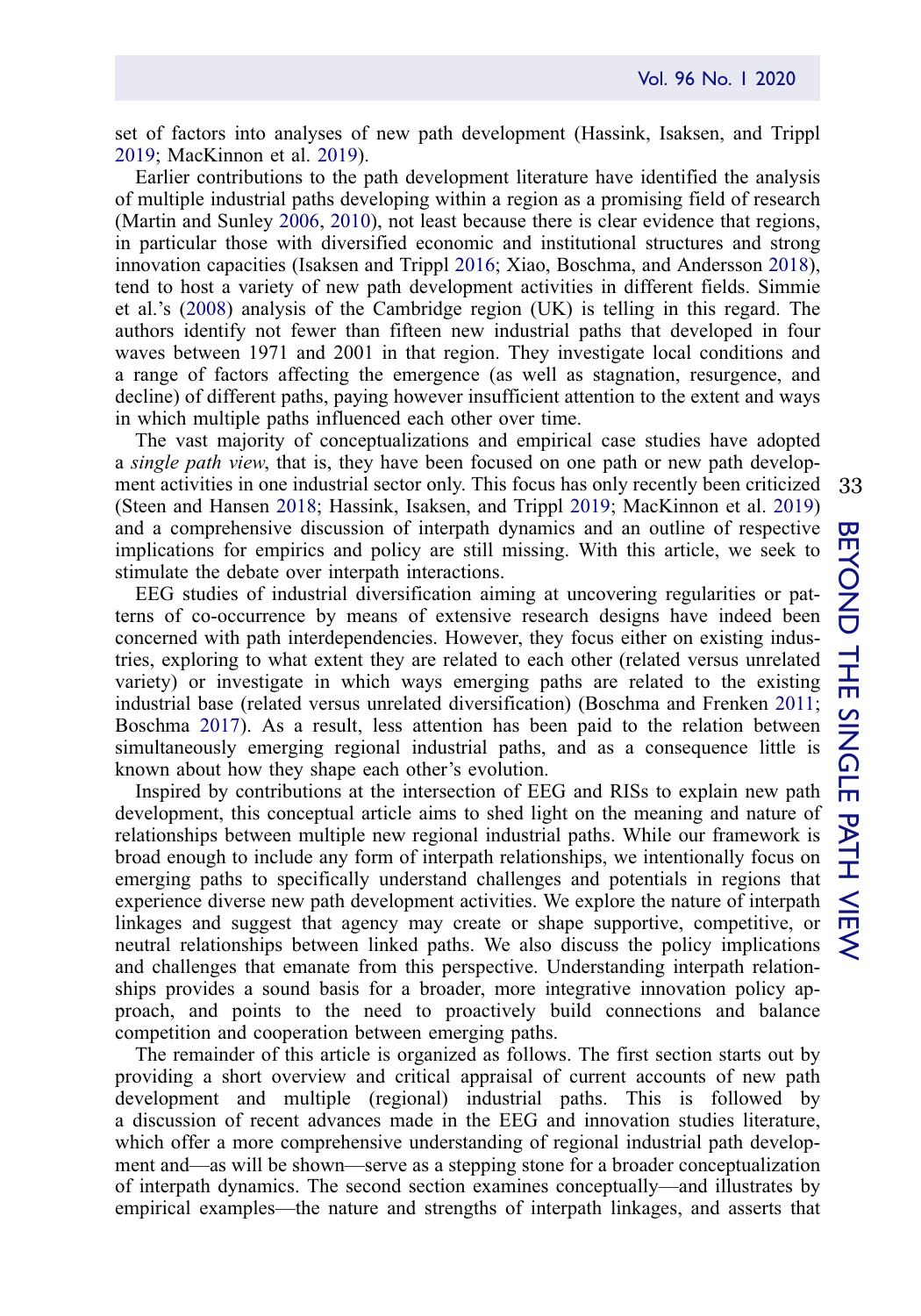emerging regional paths are more often than not linked to other regional paths. In the third section, we explore the role of agency in shaping supportive, competitive, or neutral relationships between new paths. The concluding section discusses implications for innovation policy and suggests avenues for further research.

## New Regional Industrial Path Development and Interpath Dynamics

Since Martin and Sunley's [\(2006](#page-20-5)) seminal article on path dependence and regional economic evolution, EEG has made significant progress in explaining processes of regional economic change. This section provides an overview on current debates of new path development, specifically focusing on emerging paths. We also provide a synthesis of what is known from the EEG literature on the relationship of multiple industrial paths, and how this might be enriched by more recent work on new path development and findings from innovation system studies.

#### 3[4](http://www.tandfonline.com)

### Current Accounts of New Regional Industrial Path Development and **Relatedness**

<span id="page-4-0"></span>Key contributions to evolutionary economics have been made by theorists of path dependency (David [1985;](#page-19-6) Arthur [1989](#page-18-0)) who emphasize historic events and attribute change in economies mainly to external shocks. Martin ([2010\)](#page-20-1) deviates from these canonical perspectives and suggests viewing path development as an ongoing process where change is understood as inherent. By integrating path dependency in an evolutionary perspective on industrial change (Martin and Sunley [2006,](#page-20-5) [2010\)](#page-20-6), current EEG models acknowledge that new paths build on assets inherited from previous ones. The process through which new industrial paths emerge out of technologically or skillrelated preexisting industrial structures (termed regional branching or related diversification; Boschma and Frenken [2011;](#page-19-5) Neffke, Henning, and Boschma [2011\)](#page-21-5) has received enormous attention over the past few years. More recently, scholarly work has begun to explore the role of *unrelated diversification*, that is, the development of new industries that are unrelated to the existing regional industrial base (Boschma [2017\)](#page-19-2).

<span id="page-4-3"></span><span id="page-4-2"></span>A number of EEG contributions do recognize the possibility or even inevitability of multiple industrial paths developing within a region (Martin and Sunley [2006;](#page-20-5) Simmie et al. [2008](#page-21-4); Martin [2013](#page-20-8)). Martin ([2013\)](#page-20-8) suggests that such multiple paths ought to be seen as interdependent, and potentially mutually reinforcing and coevolving. Martin and Sunley [\(2006](#page-20-5), 411) define as a key question whether different paths can coexist within a region and what the nature of "interpath coupling" is. They also question the aggregate effect of the interrelatedness and interdependency between multiple paths for regional path dependency and suggest that "path interdependence" may occur "where the path-dependent trajectories of particular local industries are to some degree mutually reinforcing" (Martin and Sunley [2006](#page-20-5), 413).

<span id="page-4-1"></span>Path interdependencies are also recognized in scholarly accounts of related variety and in the literature on regional diversification. By looking at trade data, sector classifications, patent data, labor flows, or co-occurrence (see Content and Frenken [2016](#page-19-7) for a detailed overview on data sources in related variety studies), path interdependencies in the form of related variety between established industrial paths have been described and analyzed. Whereas related versus unrelated variety captures the extent of how industries that exist in a certain region are related to each other, related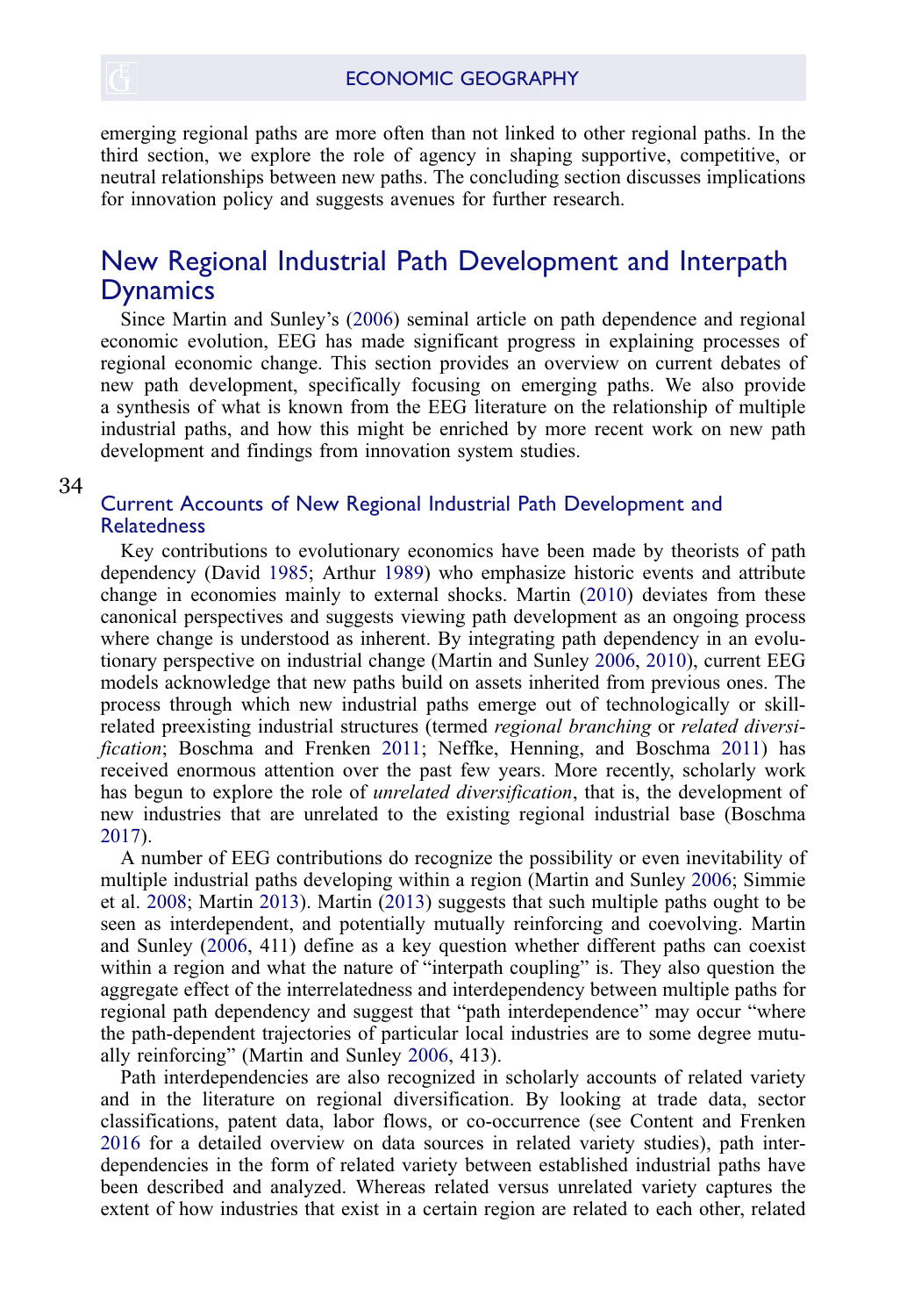versus unrelated diversification observes in which ways emerging regional paths are related to established ones (Boschma and Frenken [2011](#page-19-5); Boschma [2017](#page-19-2)).

<span id="page-5-0"></span>These accounts of interpath dynamics are not without their shortcomings. First, potential relationships between multiple new paths have so far been neglected in the literature on new path development and industrial diversification. Second, existing concepts only consider positive relationships between paths whereas negative path interdependencies are left out (Boschma et al. [2017](#page-19-8); Hassink, Isaksen, and Trippl [2019\)](#page-20-4). Third, interpath linkages are narrowly conceptualized. Technological and skill relatedness take center stage at the expense of other forms of interpath relations. What is more, conventional perspectives appear to view interpath relations as being static and are thus poorly equipped to provide a meaningful assessment of dynamic interactions between several paths.

The article looks at the relationship between emerging paths, since this is a largely disregarded aspect in the literature. As will be argued in "Toward a Broader Understanding of Linkages between Multiple (Regional) Industrial Paths," in analyses of interpath dynamics, it is vital to consider further assets beyond knowledge and skills, and to acknowledge that assets may have local and external sources. With our framework, we intentionally take into account the possibility of negative interpath relationships and correspondingly not only look at positive linkages between paths but also recognize rival relationships. In light of this, it is of vital importance to attribute assets, as well as markets, a prominent role in discussions about interpath dynamics.

### Toward a Broader Understanding of Linkages Between Multiple (Regional) Industrial Paths

<span id="page-5-1"></span>This article aims to deepen the analysis of new path development by looking at relationships between new industrial growth paths in a regional context. Before doing so, we first need to specify what the key characteristics and challenges of the early development stage of a new path are, what assets are needed, and which activities and processes are usually involved. The early path development stage may be seen as unfolding in different phases, each with different conditions, triggers, and challenges (Gustafsson et al. [2016](#page-19-9)). Martin ([2010\)](#page-20-1) divides the early path development stage into a path creation phase and a subsequent path development phase. The former is characterized by experimentation and competition among local agents. The latter is based on local increasing returns and network externalities. He asserts that new path development is about identifying, harnessing, and converting historically evolved local conditions to match new market opportunities. Similarly, Boschma ([2017\)](#page-19-2) argues that new industrial paths are embedded in region-specific capabilities; they result from activities by entrepreneurs who draw on and combine existing capabilities.

In conventional EEG frameworks, the early stage of path development is thus often a matter of the deployment and conversion of existing local assets and capabilities. Recent work suggests that repurposing of existing assets is often complemented by other activities that also lead to a modification of the regional asset base. Scholars have pointed to the significance of creating new assets locally and importing and anchoring nonlocal industrial and knowledge assets, financial investment, and legitimacy (Tödtling and Trippl [2013](#page-21-6); Dawley [2014](#page-19-3); Dawley et al. [2015](#page-19-4); Binz, Truffer, and Coenen [2016](#page-19-1); Neffke et al. [2018;](#page-21-7) Trippl, Grillitsch, and Isaksen [2018](#page-21-2)).

<span id="page-5-3"></span><span id="page-5-2"></span>Following Martin [\(2010](#page-20-1)) we argue that new paths encompass a *path creation and* path development phase. We relate with emerging EEG perspectives by acknowledging that the capabilities and assets needed for new path development may come from local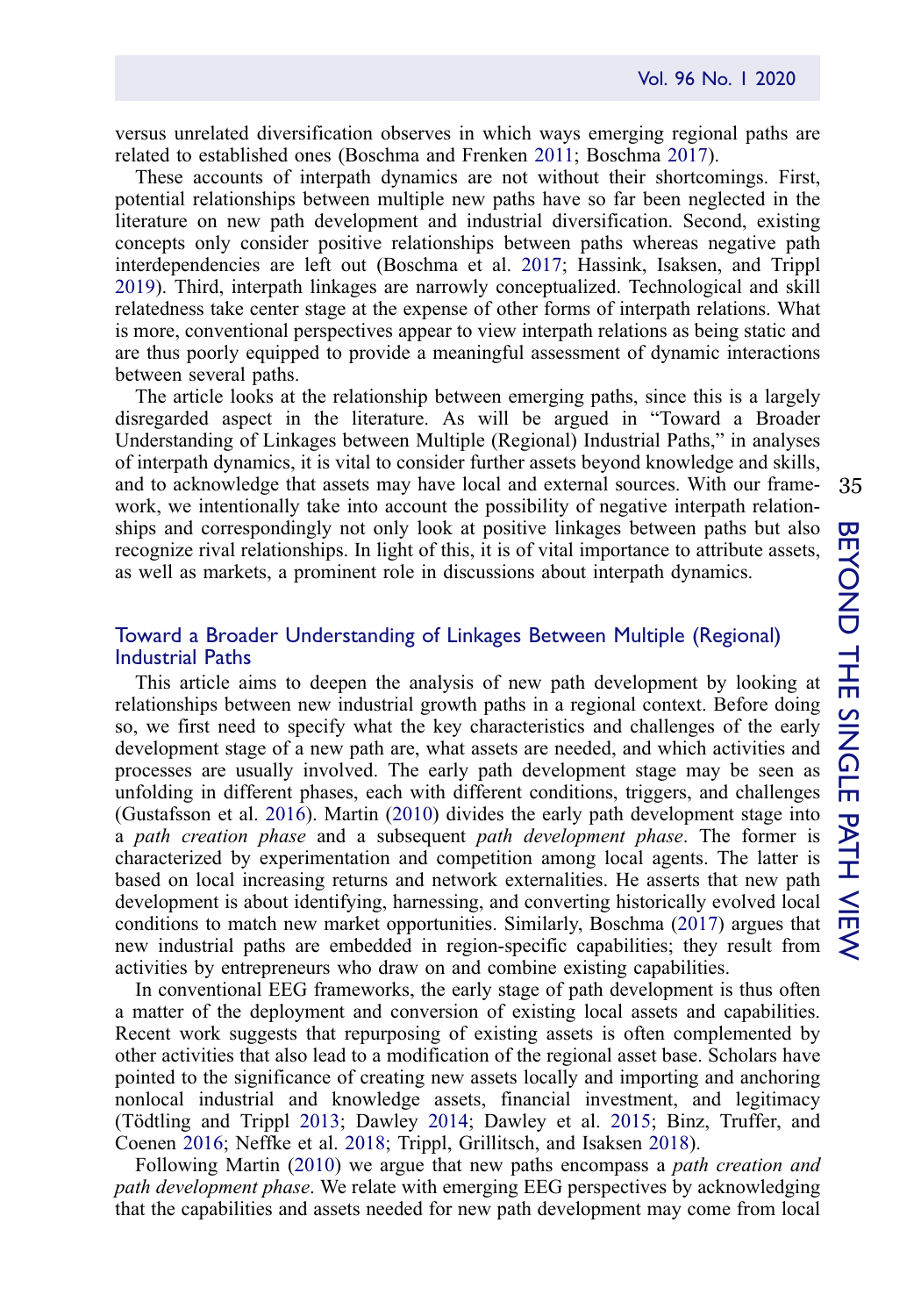and external sources (Trippl, Grillitsch, and Isaksen [2018\)](#page-21-2), or they may still have to be created regionally or locally in the early path development phase $(s)$ . We incorporate two more approaches to broaden EEG perspectives on regional structural change, namely, (1) emerging perspectives that extend the focus on assets beyond industrial and knowledge-related ones (Maskell and Malmberg [1999](#page-20-9); MacKinnon et al. [2019;](#page-20-0) Trippl et al. [2019](#page-21-8)) and (2) the role of different actors engaging in local and nonlocal market formation to enable the development of new paths (Binz, Truffer, and Coenen [2016;](#page-19-1) Binz and Truffer [2017\)](#page-19-10).

<span id="page-6-6"></span><span id="page-6-1"></span>First, in line with emerging perspectives, we advocate a broader understanding of local conditions (Martin [2010\)](#page-20-1) and territorial capabilities (Boschma [2017\)](#page-19-2) than that suggested by established EEG perspectives. These place-based characteristics could involve a variety of local assets, ranging from natural resources to infrastructural factors, technological and other forms of knowledge, skills, capital, innovation capacity, institutional endowments, and networks (Maskell and Malmberg [1999](#page-20-9); Dawley [2014\)](#page-19-3). Acknowledging that various new regional paths may be linked through their dependence on broadly defined assets and/or markets, we accord with recent work that argues for taking into account other forms of relatedness than technological and skill

3[6](http://www.tandfonline.com)

<span id="page-6-5"></span><span id="page-6-2"></span>relatedness, including institutional relatedness, natural resource relatedness, and market relatedness (Carvalho and Vale [2018](#page-19-11); Hansen, Klitkou, and Tanner [2018\)](#page-20-10). Second, we widen the EEG perspective to actors who engage in market formation beyond the firm, and recognize that markets for radically new technologies and products are also actively supported by state actors (Kemp, Schot, and Hoogma [1998;](#page-20-11) Dewald and Truffer [2011;](#page-19-12) Karnøe and Garud [2012;](#page-20-12) Binz, Truffer, and Coenen [2016\)](#page-19-1).

<span id="page-6-4"></span><span id="page-6-3"></span>Arguably, two or more paths may interrelate at several dimensions, including diverse firm and nonfirm actors, networks, institutions, and markets. Originating from our analytical interest in the role of agency in shaping interpath relations, we highlight modification processes of broadly understood assets and markets. In this way, we acknowledge that new path development may involve a broad set of activities undertaken by heterogeneous actor groups. Developing new paths is not only about the creation and diffusion of sector-specific knowledge and skills. The literature reviewed above suggests a broader conceptualization to include a wide range of activities (those aiming at institutional change, sourcing, mobilizing, and anchoring of diverse other local and nonlocal assets, as well as the creation of local and nonlocal markets) that may be essential in nurturing a new growth path.

This allows for considering other types of interpath linkages than those discussed in conventional EEG perspectives. Both, positive and negative impacts (in the form of competition for scarce assets or markets) may be frequent phenomena. Similar ideas can be found in the TIS literature. Bergek et al. ([2015\)](#page-18-1) point to a coevolution of several TISs in the form of competition or complementarities. In that sense, the composition and success of possibly related industries in regions decide upon their actual situation at a particular time. Moreover, interrelationships change over time, and we agree with Bergek et al. ([2015](#page-18-1)) who consider the early phase of a TIS as being particularly predisposed to the influence of other TISs. This can be explained by the fact that emerging paths often have difficulties in terms of their initial performance and cost competitiveness.

<span id="page-6-0"></span>A precondition for interactions between emerging technologies or TISs is that they either provide similar outputs, that is, they fulfill the same function, or they are horizontally related because they draw on the same inputs in the form of assets (Sandén and Hillman [2011](#page-21-9); Bergek et al. [2015\)](#page-18-1). Sandén and Hillman ([2011](#page-21-9)) point to the important differentiation between nonexclusive goods (e.g., nonpatented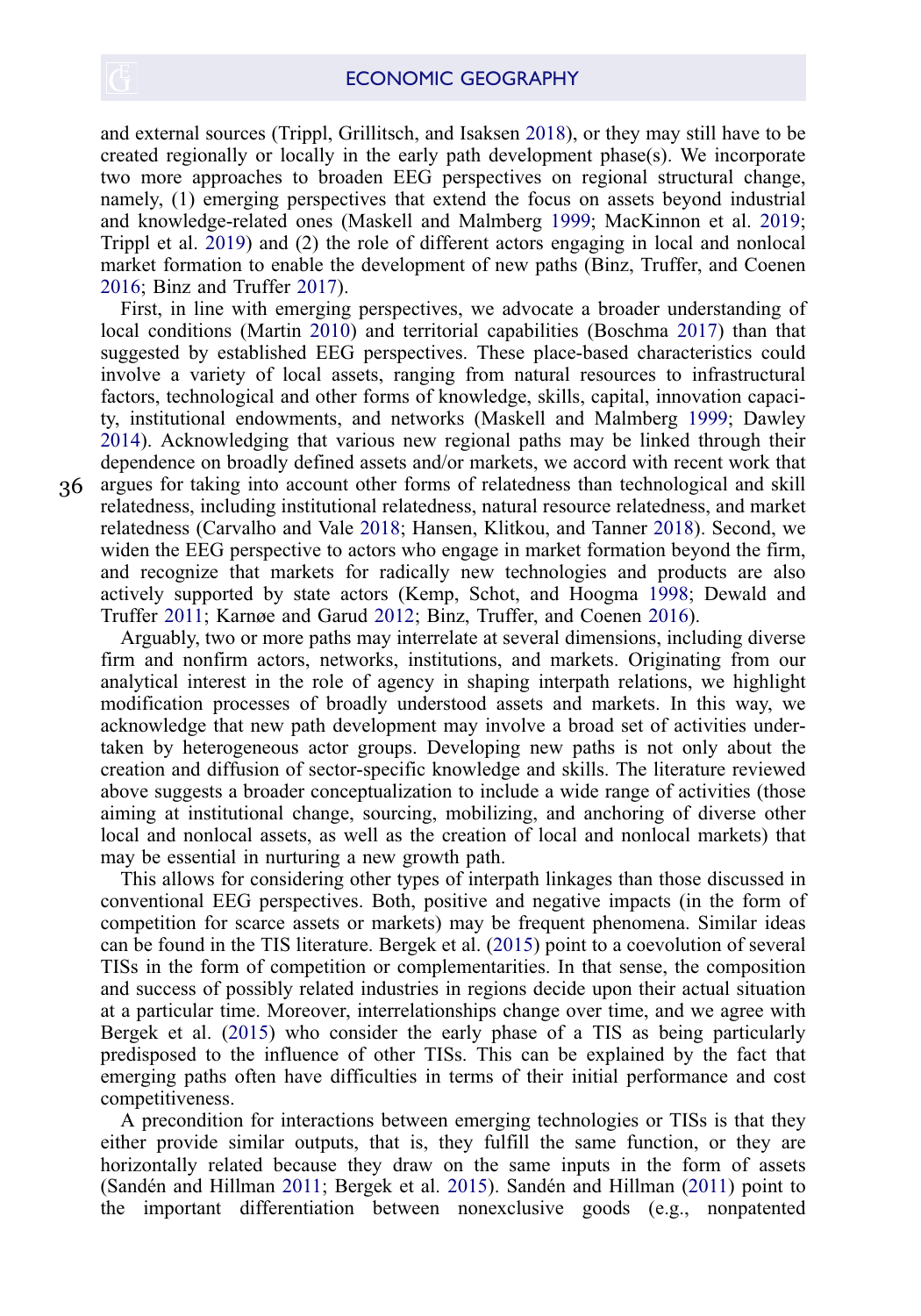knowledge) or such goods that are in abundant supply. They further specify that neutral relationships (i.e., simple coexistence of paths) may be found, resulting, for instance, from different geographic orientation.

<span id="page-7-0"></span>Our approach puts emphasis on interpath linkages resulting from the access to markets and the assets available within a RIS. RISs vary in terms of assets and organizational constellations (actors and networks) and thus in their capacity to actively support new growth paths. More precisely, they differ in their capacity to (1) modify the local asset base and to import and anchor nonlocal assets (Binz, Truffer, and Coenen [2016](#page-19-1); Trippl, Grillitsch, and Isaksen [2018\)](#page-21-2) and (2) access local as well as nonlocal markets (Binz and Truffer [2017](#page-19-10)). Complementing the RIS perspective, which sheds light on the *availability* of assets and the market potential within the region, by an industry perspective, allows considering also the transferability of assets across space (for example, spatially *sticky* tacit versus codified, globally available knowledge; Asheim and Isaksen [2002](#page-18-2)) and varying opportunities to access distant markets (see, e.g., Binz and Truffer [2017](#page-19-10)). As Binz and Truffer ([2017\)](#page-19-10) remind us, industries differ substantially in the extent to which they rely on regionally available assets and regional markets. Distinguishing between local (prevalence of doing–using–interaction mode) and global (dominance of science–technology–innovation modes) innovation subsystems, on the one hand, and local (customized markets) and global (standardized markets) *valuation subsystems*, on the other hand, Binz and Truffer [\(2017](#page-19-10)) identify four ideal-type system configurations: (1) spatially sticky systems (both the innovation subsystem and the valuation subsystem are locally configured), (2) productionanchored systems (local innovation subsystem combined with a global valuation subsystem), (3) market-anchored systems (global innovation subsystem combined with a local valuation subsystem), and (4) footloose systems (both innovation and valuation subsystems are globally configured). Since our interest is in interpath linkages in a regional context, our analysis does not capture footloose industries. It is, however, also worth mentioning that in the early phases of path development—which is in focus in this article—many industries show a relatively strong reliance on regional assets and markets (see, e.g., Feldman [2000;](#page-19-13) Binz and Truffer [2017](#page-19-10)).

<span id="page-7-1"></span>We argue that agency can play a major role in shaping interpath collaboration and competition (or its avoidance) for markets and assets within or outside the RIS. Before elaborating in more detail on intentions and outcomes of agency in the context of interpath relationships, we first shed light on the nature and strength of interpath linkages in regional contexts.

# The Nature and Strength of Interpath Linkages in Regional Contexts

Our point of departure is to consider the nature and strength of interpath linkages in a regional context being determined primarily by the respective paths' reliance on markets and broadly understood regional assets. To unpack the nature of interpath linkages in a regional context, we thus follow Sandén and Hillman [\(2011](#page-21-9)) and Bergek et al. ([2015\)](#page-18-1) and differentiate between two key dimensions, the market dimension (demand side) and the asset dimension (referring here to assets required for developing novel products and solutions, reflecting the supply side). Incorporating both dimensions into the analysis is crucial and well in line with recent calls in the innovation studies literature to complement conventional production-side driven explanations of innovation-based path development by accounts of the demand side and processes through which novel products or technologies become a valuable solution for users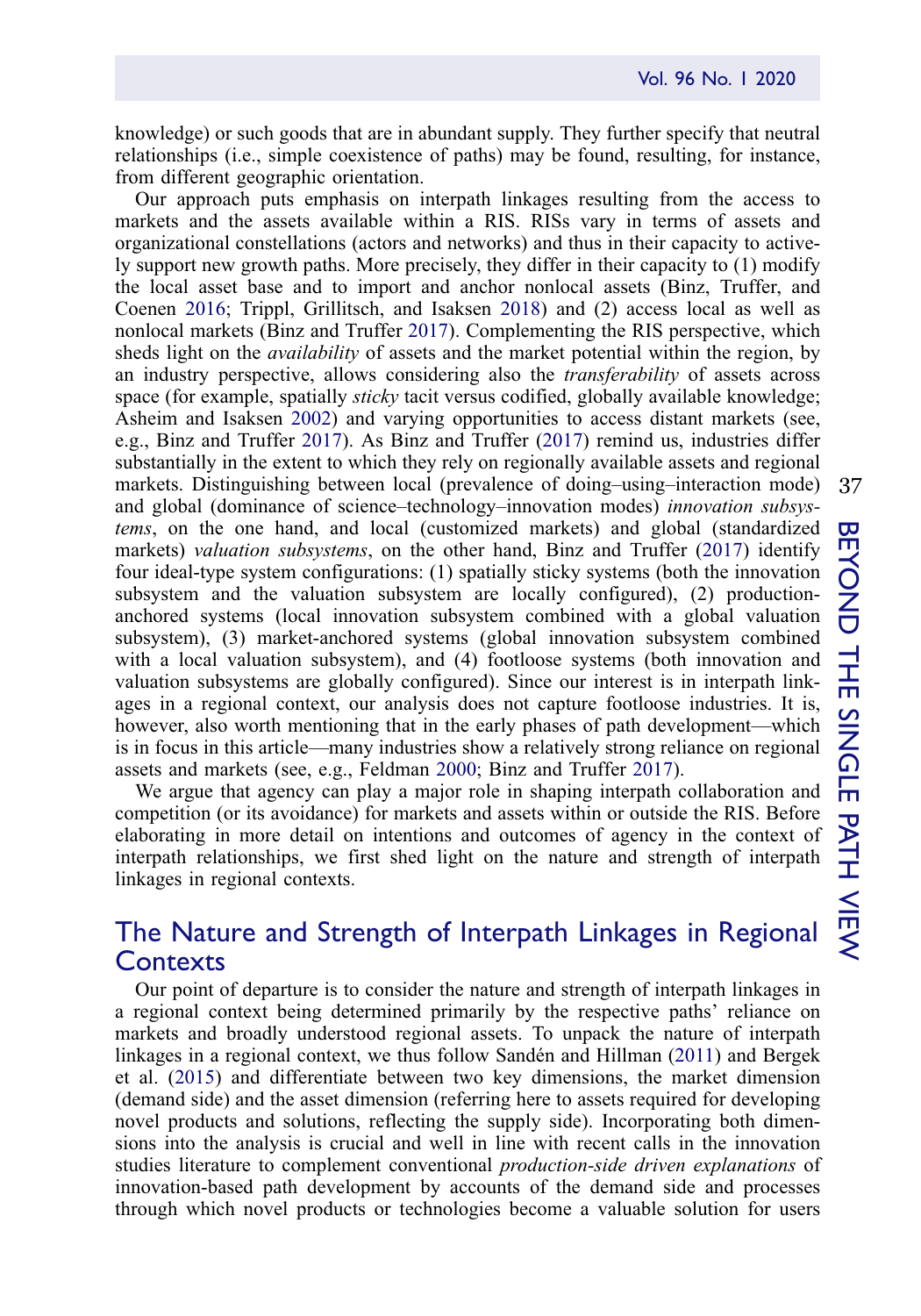<span id="page-8-3"></span>(Jeannerat and Kebir [2016\)](#page-20-13). Binz and Truffer ([2017\)](#page-19-10) note that market access, financial investment, and legitimacy are key elements of such valuation processes. In our analysis, the market dimension is reflected in the question whether or not two or more paths produce the same output (or function), that is, goods, services, or solutions that target the same market. The asset dimension refers to place-based characteristics in the form of input factors needed in the development and production process of goods, services, or solutions, including, for instance, natural resources, technological and other forms of knowledge, skills, financial capital, and so on). In line with Sandén and Hillman [\(2011\)](#page-21-9), we distinguish between scarce and abundant (nonexclusive) assets. If scarce regional assets are accessed by actors in one path, they cannot be used in other paths. Examples are skilled labor, private risk capital, or real estate. Abundant assets imply that their use in one path does not restrict their use in other paths (e.g., nonpatented knowledge, place-based values or norms). We argue that the specific characteristics of new paths concerning these two dimensions crucially influence the nature of interpath linkages and (potentially) resulting relationships between emerging paths (see [Table 1\)](#page-9-0).

3[8](http://www.tandfonline.com)

The strength of linkages between several emerging regional industrial paths depends on how strongly they rely on the same markets and/or the same scarce or abundant assets. Paths that rely on the same markets and on the same scarce assets are very strongly linked (box A in [Table 1](#page-9-0)). Paths that target the same market but do not require the same scarce assets are *strongly linked*. They may use the same abundant assets (box B, [Table 1\)](#page-9-0), different scarce assets (box C, [Table 1\)](#page-9-0), or different abundant assets (box D, [Table 1](#page-9-0)). Paths that are linked through the market dimension have an inherently competitive relationship. By means of agency, the competitive relationship can either be further reinforced to the benefit of one (or several) path(s), or it can be weakened and turned into a neutral relationship. Empirical findings provide evidence that strongly linked paths can also enter supportive relationships (cf. "Shaping Interpath Relations: The Role of Agency").

Paths that offer solutions to different markets but rely on the same scarce assets are strongly linked through these assets (box E in [Table 1](#page-9-0)). The inherently competitive relationship may, by means of agency, be shifted toward supportive, more competitive or neutral relationships. Another category of linkages is among paths that rely on different markets and draw on the same abundant assets (box F in [Table 1](#page-9-0)). They are weakly linked and their relationship may be neutral in general but can, under certain circumstances, also be turned into a supportive one.

<span id="page-8-2"></span>Linked paths in a region may affect each other in manifold ways. The first scenario, where different paths have very strong linkages, refers to emerging industries that draw on the same scarce assets and provide for the same market (box A in [Table 1\)](#page-9-0). An example is the emergence of different renewable energy paths in Germany (Jacobsson and Lauber [2006](#page-20-14)). Biogas, wind, and solar power all profited from financial resources, guidance, and legitimacy provided by the state with the feed-in tariff regulation<sup>[1](#page-8-0)</sup> and offer products for the same market (energy) (Bergek et al. [2015\)](#page-18-1). Both scarce assets (particularly national financial resources available in all German Bundesländer) and the focus on the same market signified very strong interpath linkages (highly competitive relationships) between the emerging renewable energy paths.

<span id="page-8-1"></span><span id="page-8-0"></span><sup>1</sup> The feed-in tariff regulation has been designed to accelerate investment in renewable energy technologies by offering guaranteed prices for fixed periods of time to renewable energy providers based on the cost of electricity generation per technology (Couture and Gagnon [2010](#page-19-14)).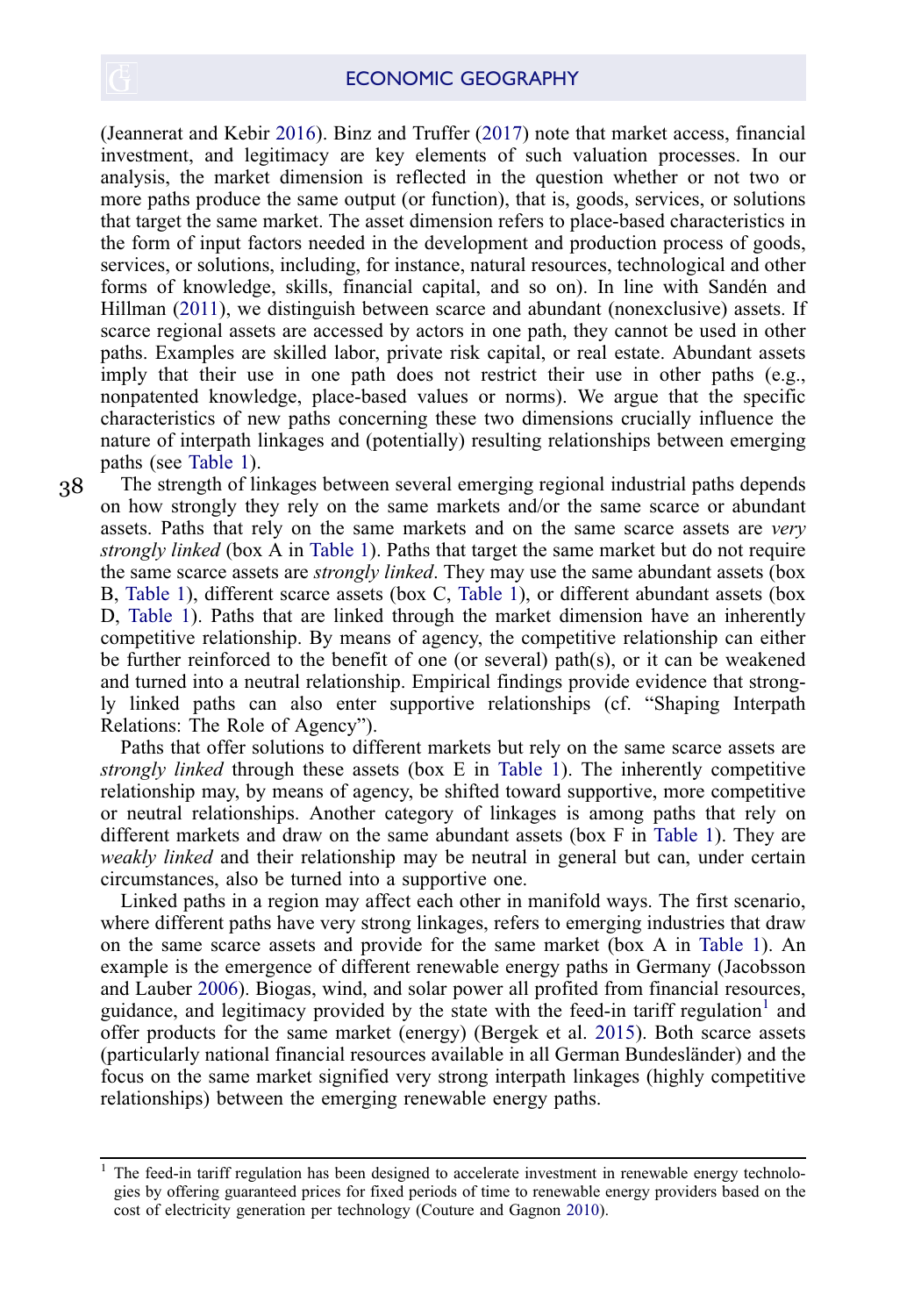<span id="page-9-0"></span>

|                                      |                    |                                                                                                          | <b>Table</b>                                                  |                                           |                                           |
|--------------------------------------|--------------------|----------------------------------------------------------------------------------------------------------|---------------------------------------------------------------|-------------------------------------------|-------------------------------------------|
| Interpath Linkages and Relationships |                    |                                                                                                          |                                                               |                                           |                                           |
|                                      |                    | Same Scarce Assets                                                                                       | Same Abundant Assets                                          | Different Scarce Assets                   | Different Abundant Assets                 |
| Same market Linkages                 |                    | <b>A</b><br>Very strongly linked (through both markets<br>and assets                                     | <b>B</b><br>Strongly linked (through markets)                 | C<br>Strongly linked (through<br>markets) | D<br>Strongly linked (through<br>markets) |
|                                      | Relation-<br>ships |                                                                                                          | Competitive relationship                                      |                                           |                                           |
|                                      |                    |                                                                                                          | · further strengthening competition<br>Agency oriented at:    |                                           |                                           |
|                                      |                    |                                                                                                          | creating supportive relationship<br>neutralizing relationship |                                           |                                           |
| markets<br><b>Different</b>          | Linkages           | Strongly linked (through same scarce assets)<br>ш                                                        | Weakly linked (through same abundant<br>assets)               | Unlinked                                  | H<br>Unlinked                             |
|                                      | Relation-          | relationship<br>Competitive                                                                              | Neutral relationship                                          | Neutral relationship                      | Neutral relationship                      |
|                                      | ships              | Agency oriented at:                                                                                      | Agency oriented at:                                           |                                           |                                           |
|                                      |                    | · further strengthening competition<br>· creating supportive relationship<br>· neutralizing relationship | · creating supportive relationship                            |                                           |                                           |
|                                      |                    |                                                                                                          |                                                               |                                           |                                           |

39BEYO<br>DHI THE SINGLE PATHVIEW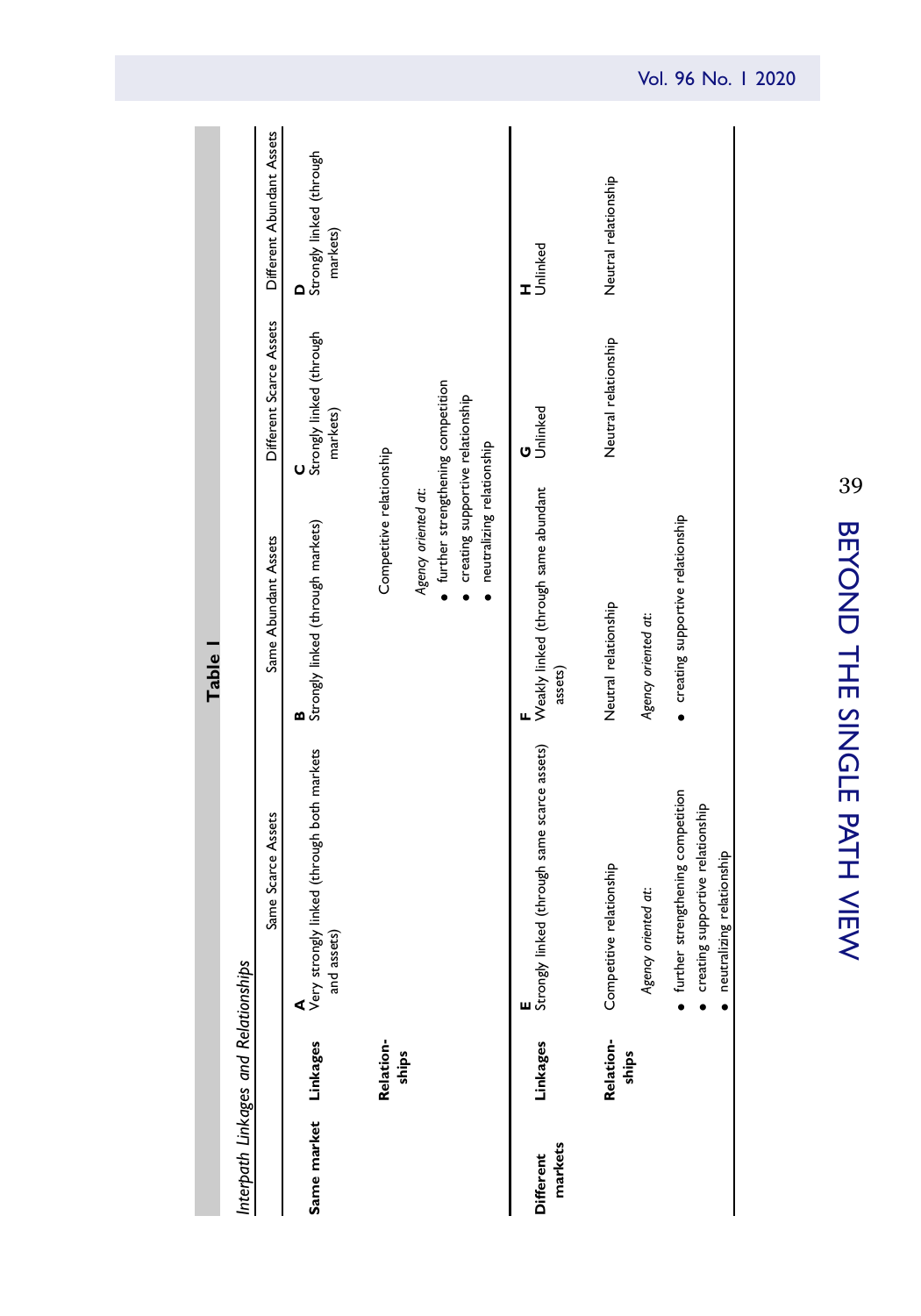<span id="page-10-4"></span>In the second scenario where paths draw on the same scarce assets, but provide for different markets (box E in [Table 1\)](#page-9-0), interpath linkages are still strong in nature. Much depends on the extent to which several paths are in need of the respective regionally available assets. Miörner and Trippl ([2017\)](#page-21-10) provide an example of two new paths (the digital gaming industry and the new media industry) in Southern Sweden that serve different markets but are strongly linked through a dependence on the same scarce human assets, namely, software specialists.

In further scenarios, multiple emerging paths draw on (same or different) abundant assets or different scarce assets but offer products to the same market (boxes B, C, D in [Table 1](#page-9-0)). As noted above, being linked via markets leads to competitive interpath relationships. The cases of alternative transport fuels in Sweden (discussed in "Shaping Interpath Relations: The Role of Agency") and of the Australian urban water sector are exemplary for competition over markets. The case of the urban water sector in Australia suggests that as a response to extreme dry weather conditions, two paths (recycling technologies for wastewater and large-scale seawater desalination plants) have emerged to provide the needed water (Fuenfschilling and Truffer [2016](#page-19-15)). Market 4[0](http://www.tandfonline.com) competition shaped path development activities even more when the multiyear drought

<span id="page-10-1"></span>ended and thus the market declined.

When two or several paths rely on the same abundant assets but not on the same markets (box F in [Table 1\)](#page-9-0), they may be weakly linked by the particularities of their environment, characterized through the composition of abundant assets. Exemplary is the rise of creative industries, ranging from media, advertising, design, and fashion in mixed-use urban neighborhoods. The type of knowledge needed by creative industries is characterized by a strong tacit component and is referred to as symbolic knowledge (Asheim [2007\)](#page-18-3). It is "incorporated and transmitted in aesthetic symbols, images, (de)signs, artefacts, sounds and narratives" (Asheim [2007,](#page-18-3) 226). Creative industries draw on abundant assets, such as cultural facilities, public transportation, streets with great walkability, but also youthful in-migration found in highly diverse environments (Jacobs [1961;](#page-20-15) Spencer [2015;](#page-21-11) MacKinnon et al. [2019](#page-20-0)) where symbolic knowledge can circulate and be exchanged between actors.

<span id="page-10-3"></span><span id="page-10-0"></span>Arguably, emerging regional paths are rarely unlinked (boxes G and H in [Table 1\)](#page-9-0), which would mean that they rely on neither the same markets nor the same scarce or abundant assets. Unlinked paths refer to the mere coexistence of multiple emerging paths in a region that develop independently of one another. New industrial paths remain unaffected by the rise and growth of other paths in the region. Their relationship is neutral.

<span id="page-10-5"></span>The strength of interpath linkages may change over time as the characteristics of the paths themselves change, their markets evolve, or needed assets may be used up or newly added to the regional asset base (Sandén and Hillman [2011](#page-21-9); Musiolik et al. [2018](#page-21-12)). Besides changing context conditions (as in the case of the Australian urban water sector), agency is an important driver of shifting linkages to specific relationships.

### Shaping Interpath Relations: The Role of Agency

<span id="page-10-2"></span>In this section we seek to unravel the important role of agency in shaping the relationship between linked paths. After discussing scholarly contributions on agency and purposive behavior, which have recently been integrated into EEG and innovation system frameworks (Sotarauta [2016](#page-21-13); Isaksen and Jakobsen [2017](#page-20-16); Carvalho and Vale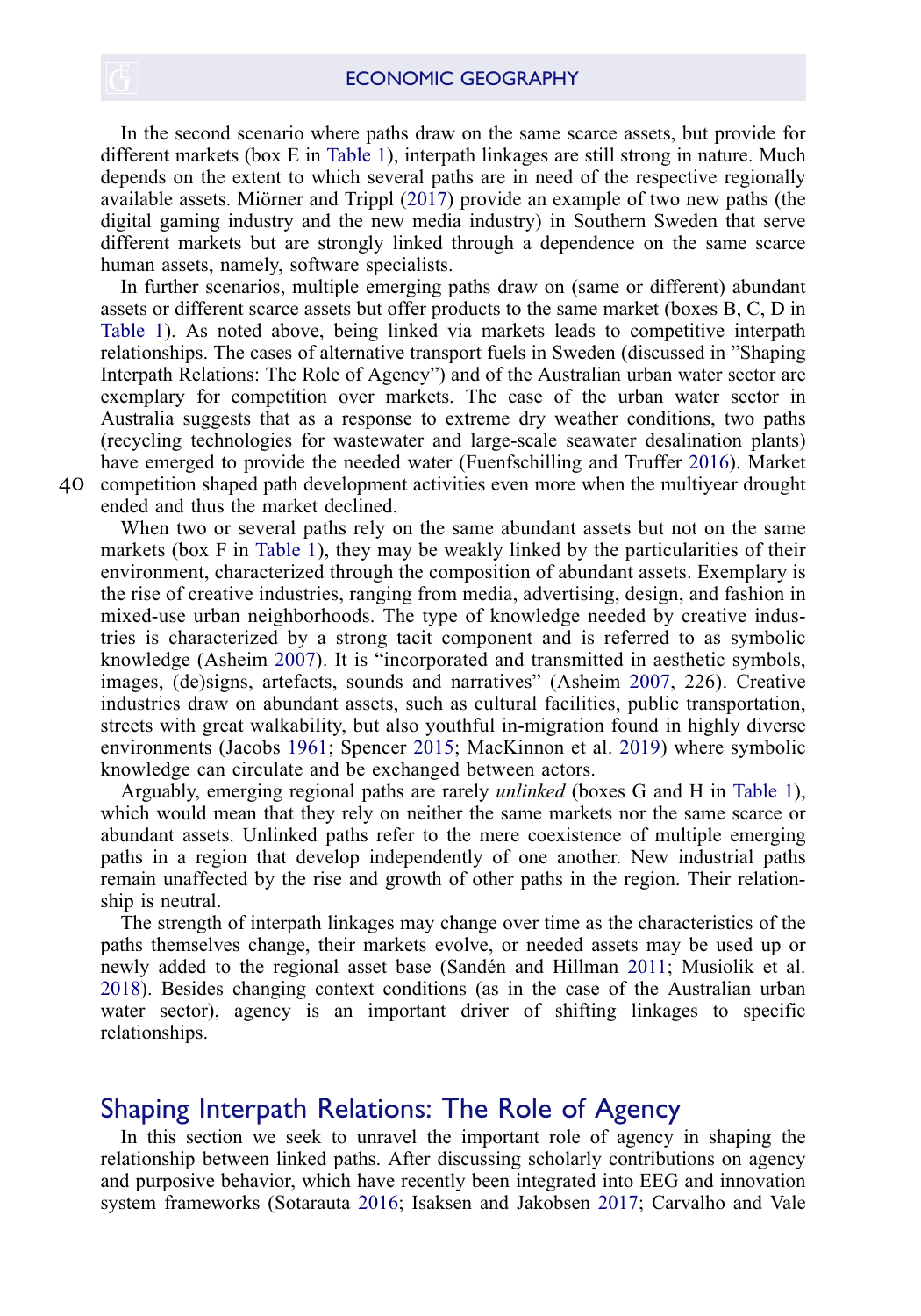[2018;](#page-19-11) Isaksen et al. [2018\)](#page-20-17), we analyze the rationale for and the actions aimed at establishing specific interpath relationships.

<span id="page-11-5"></span><span id="page-11-3"></span>Agency concepts have only recently been taken up in EEG and innovation studies (Strambach and Halkier [2013;](#page-21-14) Martin and Sunley [2015;](#page-20-18) Boschma et al. [2017](#page-19-8)). Drawing on the seminal work by Emirbayer and Mische [\(1998](#page-19-16)), recent contributions on agency suggest considering not only the past and the present but also ideas and visions of the future (Steen [2016](#page-21-15); Sotarauta and Suvinen [2018](#page-21-16); Grillitsch and Sotarauta [2019\)](#page-19-17). Emirbayer and Mische ([1998\)](#page-19-16) argue that actors who encounter problematic situations that require the exercise of imagination and judgment, gain a reflective distance from received patterns, which allows for greater imagination, choice, and conscious purpose. Assuming that the dominant temporal orientation of actors belonging to emerging paths is the future, agentic orientation does "not merely repeat past routines" (Emirbayer and Mische [1998](#page-19-16), 983), but rather invents "new possibilities for thought and action" (Emirbayer and Mische [1998,](#page-19-16) 984). Of particular importance for setting directions in emergent paths are therefore actors' expectations about future development in agentic decision-making processes. Agency for new path development has been conceptualized as being intentional or purposive (Sotarauta [2016;](#page-21-13) Sotarauta and Suvinen [2018\)](#page-21-16). Nevertheless—and in line with Emirbayer and Mische's [\(1998](#page-19-16)) assessment that besides purpose, routine and judgment are also important agency dimensions—the strategies of agents to develop specific outcomes at the system level are said to be dependent on initial asset constellations (Musiolik et al. [2018](#page-21-12)).

<span id="page-11-7"></span><span id="page-11-2"></span><span id="page-11-1"></span>Garud and Karnøe ([2003\)](#page-19-18) employ the notion of bricolage (see also Carvalho and Vale [2018\)](#page-19-11) to accentuate that multiple actors take part in innovative activities, the development of complementary assets, and microlearning processes. The concept of distributed agency has recently been incorporated in conceptual discussions of path development (Boschma et al. [2017;](#page-19-8) Isaksen et al. [2018](#page-20-17)). Agency involves a broad range of actors including firm and firm-related actors, as well as organizations of collective agency from the state, governance, and community, who "anticipate, react and transform" regional development processes strategically (Bristow and Healy [2014](#page-19-19), 928–29). The existence of long-term links between heterogeneous actor groups in the form of networks enables them to join forces (Musiolik, Markard, and Hekkert [2012](#page-21-17)) to eventually shape markets and modify the region's asset base.

<span id="page-11-6"></span><span id="page-11-4"></span><span id="page-11-0"></span>Agency that nurtures new path development is understood by taking a RIS perspective, which is crucial when considering interpath relationships in a regional context. Literature on regional restructuring suggests that new path development calls for RIS changes and modification of the regional asset base (Tödtling and Trippl [2013\)](#page-21-6), brought about by what in this strand of literature is called system level agency (Isaksen and Jakobsen [2017;](#page-20-16) Isaksen et al. [2018](#page-20-17)). Changing assets or market configurations in the RIS can exert influence on more than one path. This is due to the fact that the region's support structures containing research and education programs, a specific skill base, dominant policy approaches, and institutional setups may be used—as emphasized throughout this article—by several paths. What is more, several paths may also produce for the same market. Furthermore, the RIS perspective enables consideration of multiple actors involving firm and nonfirm actors such as research and educational institutes, policy actors, as well as support organizations for analyzing path development activities (Trippl, Grillitsch, and Isaksen [2018;](#page-21-2) Hassink, Isaksen, and Trippl [2019](#page-20-4)). These actors can either belong to one particular regional industrial path, or—what we want to specifically emphasize—they come from different industrial paths and undertake agency through interaction.

41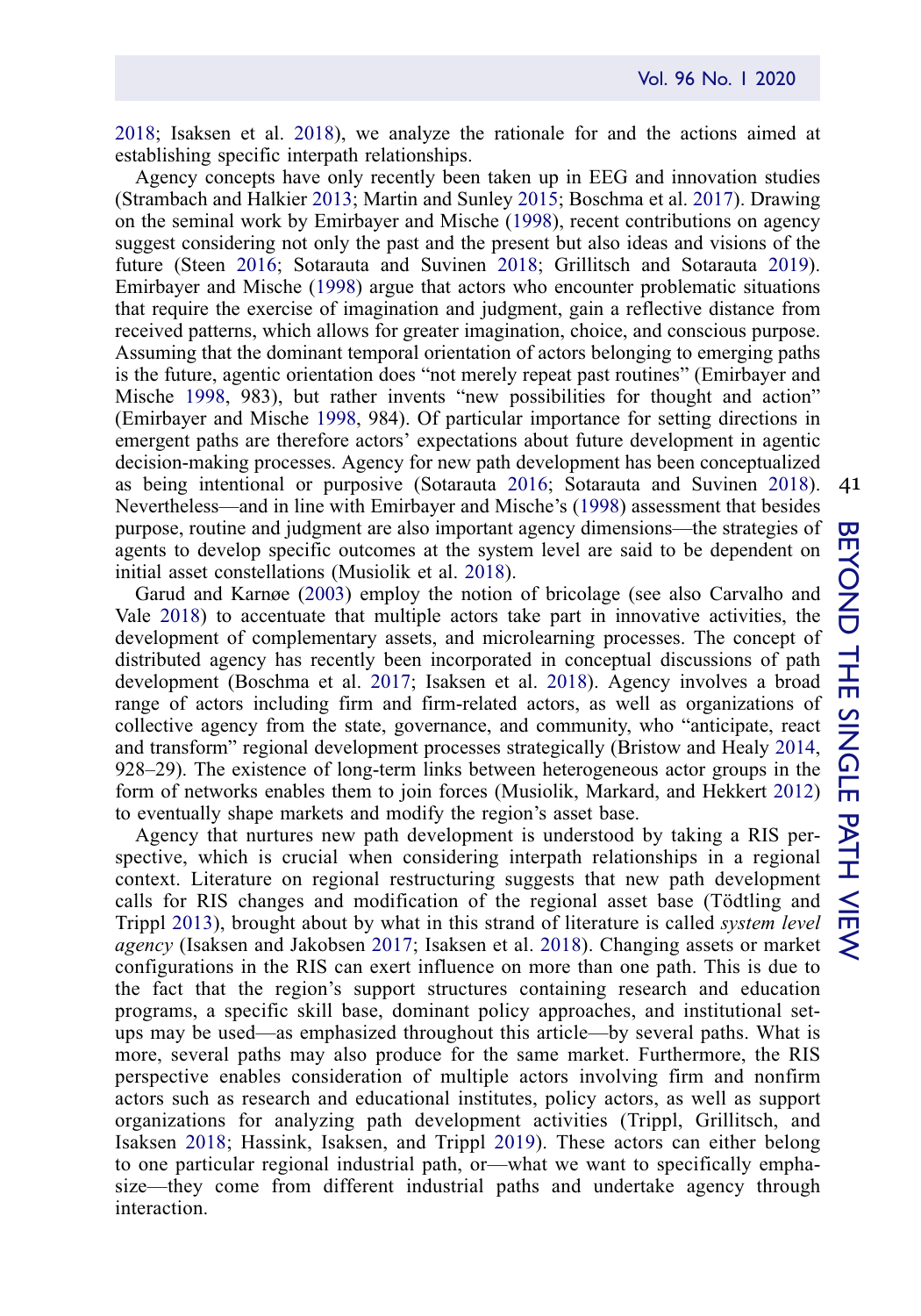Building on the arguments raised above, our conceptualization of interpath relationships takes into account the role of agency in molding assets and/or shaping markets to the benefit of path development. We understand RIS transformation as a result of asset modification and market creation. Such processes may be initiated by actors from one emergent path (see, e.g., the case of the gaming industry in Scania; see "Toward Neutral Relationships") or they might result from interpath collaboration (Musiolik et al. [2018\)](#page-21-12) as is the case for several renewable energy paths in Germany (see "Toward Supportive Relationships). We specifically focus on agency undertaken by multiple actors who build, access, and deploy assets or shape markets with the aim of fashioning interpath relationships. Since internal and external influences play a role in shaping new path development, that is to say, new paths are part of complex multiscalar processes of industry formation (Markard and Truffer [2008](#page-20-19); Binz and Truffer [2017\)](#page-19-10), local as well as nonlocal linkages might be strategically used to mold relationships to other new paths.

<span id="page-12-0"></span>As a result of agency, the relationship between linked paths may take various forms (cf. [Table 1](#page-9-0)). When paths are linked through reliance on the same scarce assets, actors from one path may strengthen competitive pressure on other paths, or they may create 4[2](http://www.tandfonline.com) supportive relationships by joining forces to modify these assets. The same strategic options are available when several paths compete for the same market. Paths that are weakly linked via the same abundant assets but do rely on different markets may join forces to modify the locally available abundant asset base. Neutral relationships do not only exist if paths are unlinked (see "The Nature and Strength of Interpath Linkages in Regional Contexts"), they might also be the result of neutralization strategies undertaken by actors belonging to one or several linked paths.

To exemplify potential rationales and strategic options to shape interpath relationships, we further elaborate on the cases of linked paths described in "The Nature and Strength of Interpath Linkages in Regional Contexts." They show that as a result of agency, the strength of interpath linkages may increase or decrease over time, which may also be affected by the evolution of the respective paths. Interpath relationships may shift being supportive, competitive, or neutral (as in the case of renewable transport fuel paths, which initially supported each other in creating markets, were later subjected to market competition, and finally neutralized their relationship), or the three forms may even occur simultaneously (as in the case of renewable energy paths, which compete for financial resources and at the same time collaborate to strengthen legitimacy and to create markets).

#### Toward Supportive Relationships

Actors nurture new path development by purposely modifying assets and markets and thus transforming RIS structures. If such actors belong to different but linked emerging paths, establishing cooperative relationships to improve the support structure to meet their specific needs may be an obvious strategy. They might jointly create additional assets or modify existing ones through, for example, new educational programs or research activities at universities, work together to initiate institutional coevolution and change, or join forces to increase demand.

A prominent example for collaboration between actors from multiple paths refers to the German feed-in tariff. Despite the fact that different renewable energy paths—that is wind power, solar, biogas—competed for the same public financial resources (cf. "The Nature and Strength of Interpath Linkages in Regional Contexts"), evidence suggests that wind and solar associations and advocacy coalitions, including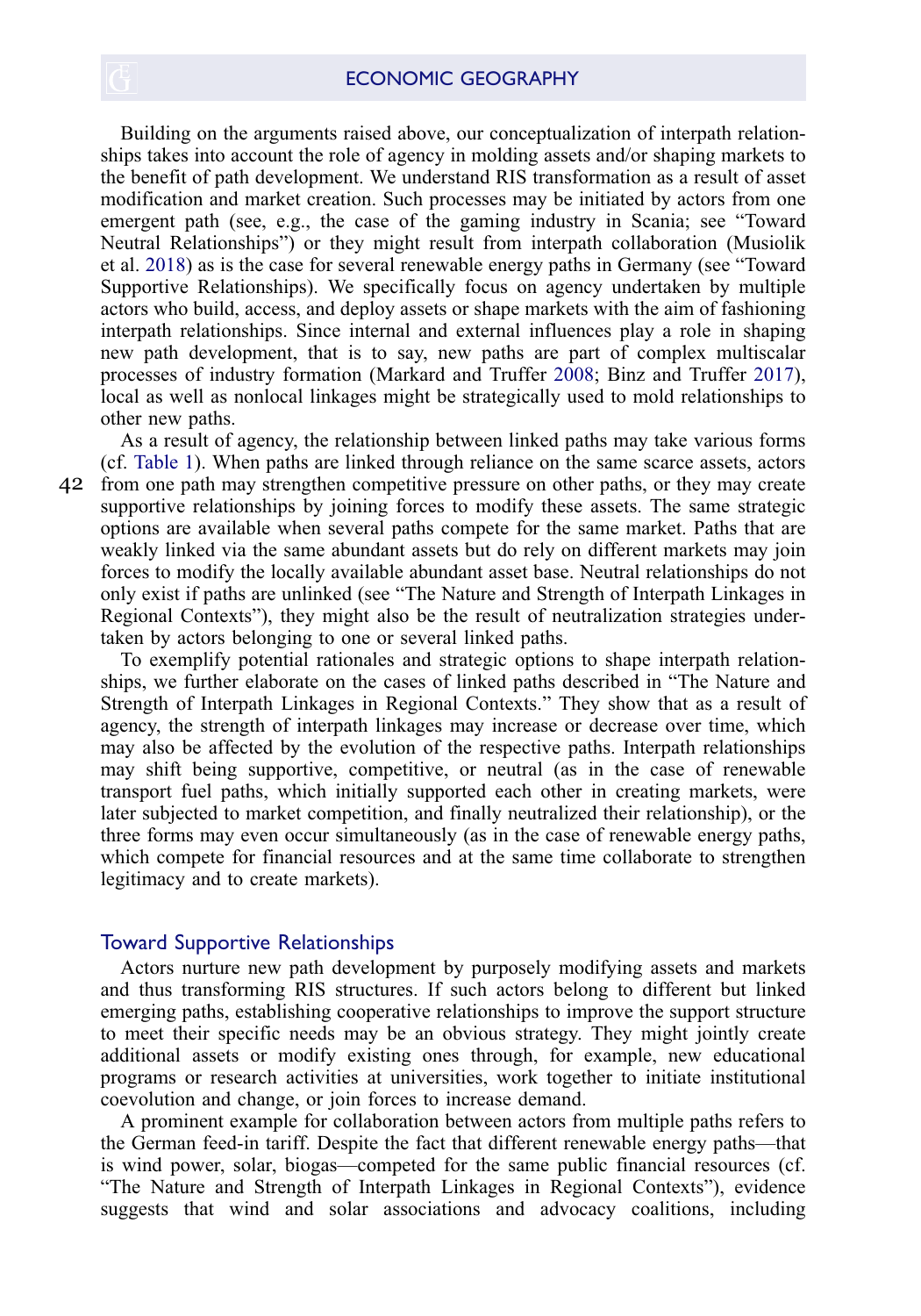conventional industry associations as well as independent environmental organizations,<sup>[2](#page-13-0)</sup> at one point decided to work together "to initiate, maintain and strengthen the feed-in tariff" at the national level (Bergek et al. [2015](#page-18-1), 56; see also Jacobsson and Lauber [2006](#page-20-14)). Accelerated by the nuclear accident in Chernobyl in 1986, the German parliament exerted pressure on the government to make funding available for demonstration and research projects (Jacobsson and Lauber [2006\)](#page-20-14). Later, massive demonstrations organized by broad coalitions of metalworkers, farmers, and church groups, as well as environmental activists and solar and wind associations, led to a reapproval of the feed-in law and thus not only substantially strengthened legitimacy, value, and vision-building for all renewable energy paths but also removed uncertainty resulting in further market expansion (Jacobsson and Lauber [2006](#page-20-14)). The Renewable Energy Sources Acts in 2014 and 2017, however, replaced feed-in tariffs by a system of tendering, which undermined the potential for supportive relationships between solar and wind paths. Similar observations have been made by Sandén and Hillman [\(2011,](#page-21-9) 411) in Sweden for renewable transport fuels where during the path creation phase, farmers' organizations purposely joined forces to lobby "for more favorable policies, such as general tax exemptions that were to benefit several … fuels, mainly ethanol, biogas and rapeseed methyl ester." Moreover, the authors provided evidence that various actor groups and networks (including firm actors, associations, and advocacy groups) that had been formed around "ethanol and methane vehicles helped one another to stimulate the build-up of a market for 'clean vehicles'" (Sandén and Hillman [2011,](#page-21-9) 411)

An example that demonstrates that different paths that are weakly linked by abundant assets may also establish a supportive relationship is provided by MacKinnon et al. [\(2019](#page-20-0)) for the creative industries in Berlin. Diverse start-ups, freelancer and other innovative entrepreneurs from media, creative arts, and entertainment, information and communication technologies, education and research, and tourism created alternative and experimental spaces where these new actors could meet and benefit from building connections to established players such as major research universities, corporate headquarters, and philanthropic foundations. The Berlin state complemented these activities with respective campaigns and branding activities. As a result, abundant assets, such as alternative cultural norms and practices, have been created through various activities undertaken by actors with similar objectives, and in this way successfully supported the development of diverse cultural and media-related paths in the city.

#### Strengthening Competitive Relationships

Actors operating in emerging paths that draw on the same scarce assets or that seek access to the same market may opt for activities that reinforce the inherently competitive relationships. This could take two forms. On the one hand, actors from one path may actively seek to build assets for their own needs (Miörner and Trippl [2017](#page-21-10)). On the other hand, they might aim to undermine the development of other paths. Associated activities to reinforce competition could include organized lobbying. Such activities could also be aimed at de-legitimizing the rivals for local, regional, and national assets, for example, funding schemes.

<span id="page-13-0"></span><sup>2</sup> Among the key actors were the Institute of Ecology, which provided counterexpertise to nuclear power; the Förderverein Solarenergie, which developed the concept of cost covering payment in the feed-in regulation; and Eurosolar, a politically independent organization, which campaigned for the support of renewable energies within the political structure.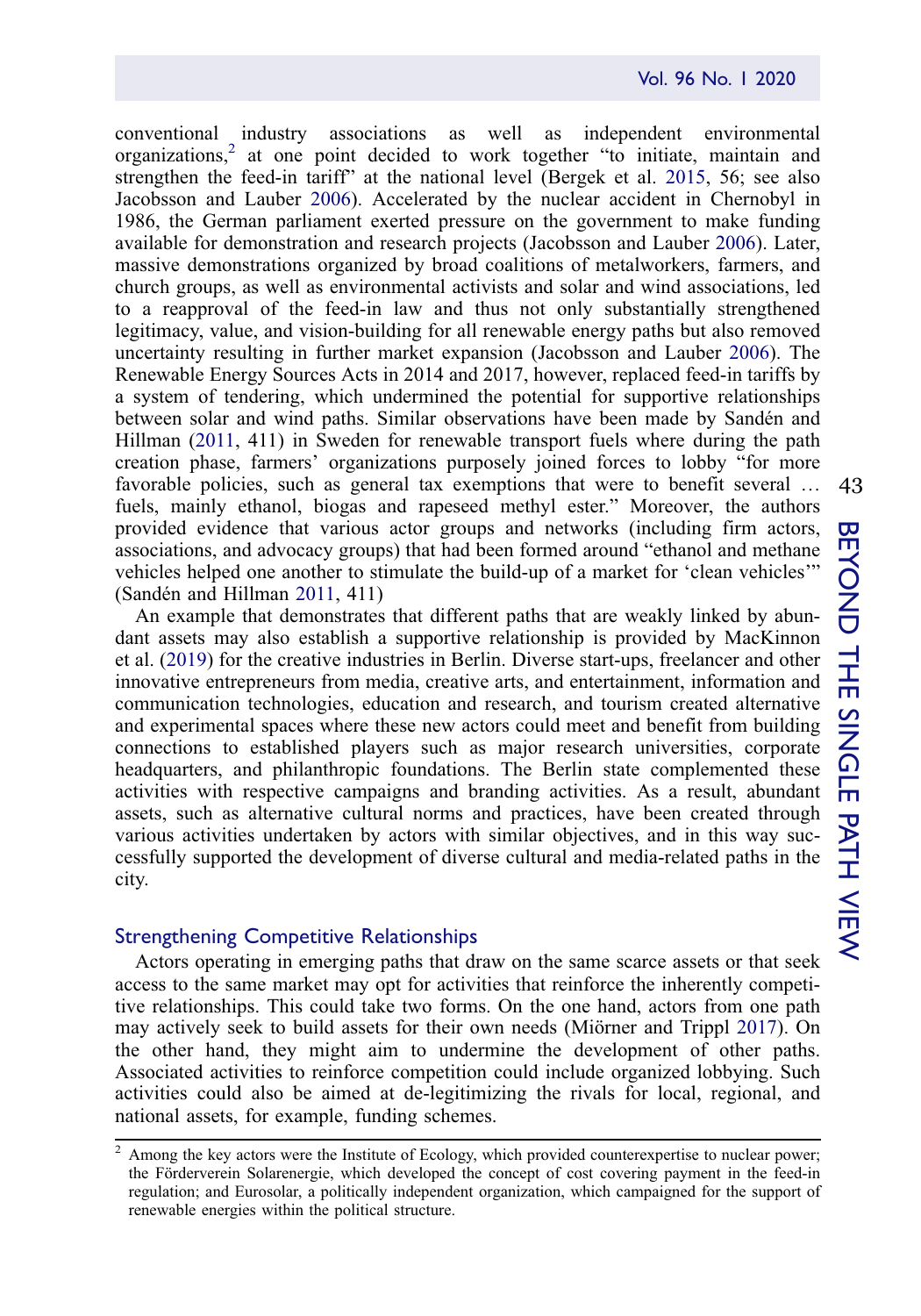An example where agency strengthened the competition over markets between two emerging paths is the case of the recycling technologies for wastewater and large-scale seawater desalination plants in the Australian urban water sector (cf. "The Nature and Strength of Interpath Linkages in Regional Contexts"). Fuenfschilling and Truffer ([2016\)](#page-19-15) show how actors on behalf of both paths engaged in institutional work for their own path development as well as against the development of the competing path. For desalination plants, multinational water companies, some utilities, as well as farming and mining firms mainly advocated the water security argument, which has been considered much stronger than criticism about water quality, economic efficiency, and environmental and social sustainability. Destructive agency against desalination plants has in turn been undertaken by nongovernmental organizations and green parties who established "desalination as environmentally problematic," by economists who framed the solution as "financially unsustainable," and by expert economists and consultancy groups, who "advised against desalination" (Fuenfschilling and Truffer [2016,](#page-19-15) 308). Different research alliances, such as the Urban Water Security Research Alliance, the Australian Water Recycling Centre of Excellence, and the Centre for Water Sensitive Cities, together with scientific advisory boards and experimental 4[4](http://www.tandfonline.com) projects (Rouse Hill and Salisbury), supported recycling technologies by constructing normative networks and mobilizing resources, advocacy, changing normative associations through the diffusion of information and technology demonstration, and theorizing water sensitive urban design. Destructive agency against recycling technologies in turn focused on a policy ban and on collectively organized political campaigns. In the small town of Toowoomba in Queensland, the strong competition over the urban water market in Australia culminated in a nondemocratic political decision that discriminated against the wastewater-recycling path (Fuenfschilling and Truffer [2016](#page-19-15)).

The case of several alternative transport fuels in Sweden described by Sandén and Hillman ([2011\)](#page-21-9) is also an instructive example for agency oriented toward deepening competition. Analysis of this case suggests that after an episode of interpath collaboration (manifested in joint lobbying for favorable policies and building up the relatively small market for clean vehicles [see "Toward Supportive Relationships"]), a period of increasing interpath competition for markets at the municipal level followed. Once both industries have entered the development phase, infrastructural needs forced policy actors at the urban level to focus their political attention on one alternative fuel only. This has led to a change of relationships from being collaborative toward becoming more competitive, reflected in increasing attempts by actors belonging to different paths to influence the municipalities' choice of alternative fuels through lobbying and legitimation activities.

#### Toward Neutral Relationships

RIS structures can hinder path development if spatially sticky scarce assets are effectively bound in other paths. In order to escape or to reduce the resulting competition caused by other emerging paths that rely on the same assets and/or markets, actors might try to *unlink* their industrial path from others. One strategy could be to simply change geography in order to escape competition over markets by supplying a different region. Another strategy would be to reconfigure the RIS by creating additional assets to mitigate the scarcity of resources and thereby to ensure that several emerging paths have access to the required assets. This can take various forms, including the provision of funding, educational facilities that build human assets, or support programs that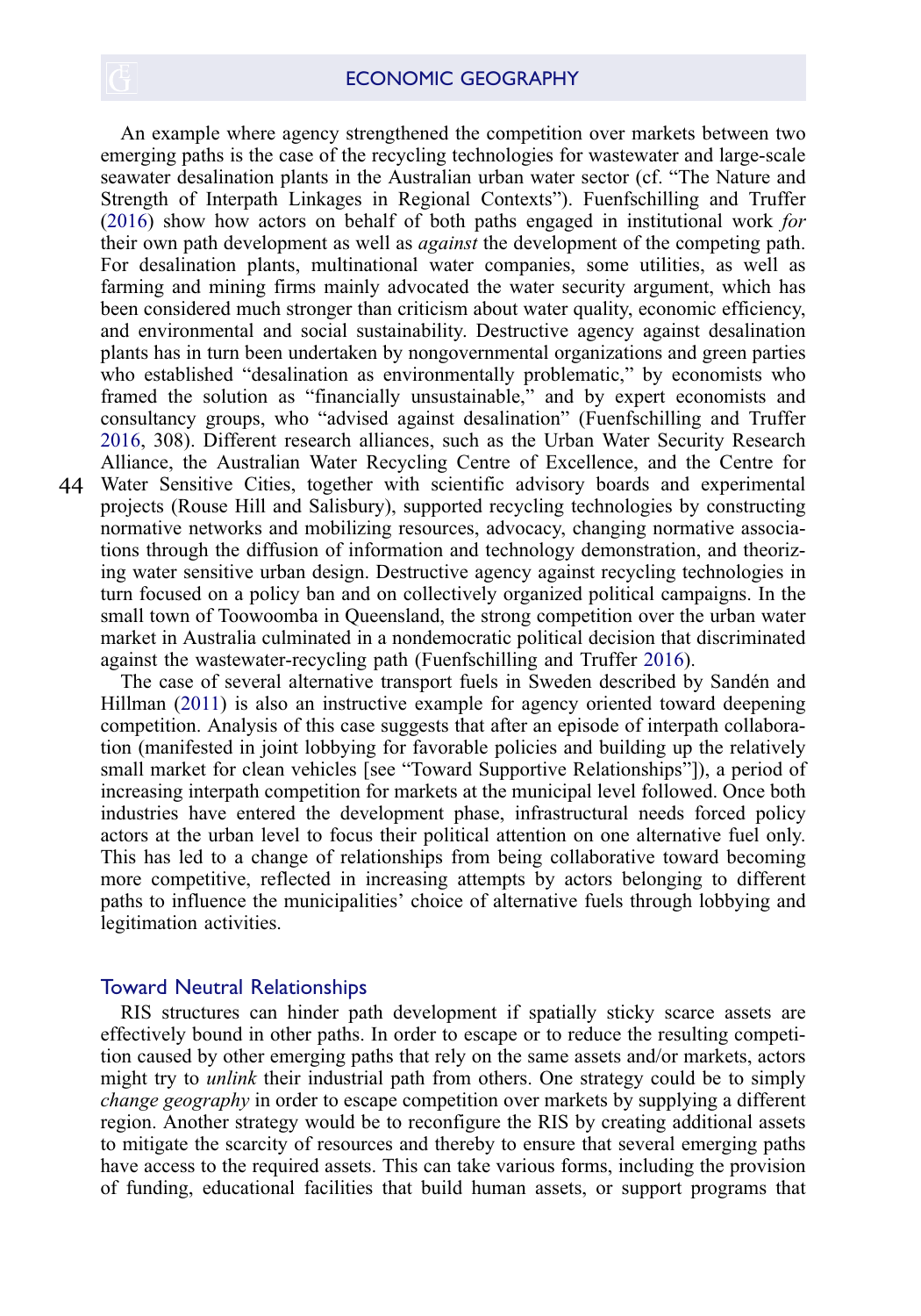provide infrastructural assets. Policy actors or intermediaries might strategically refrain from modifying assets in a way that benefits one path at the expense of other paths. In this way, they intentionally keep the competitive relationship weak and thus work toward a neutral relationship, thereby enabling the possible survival of a diversity of paths.

Sandén and Hillman ([2011\)](#page-21-9) show for the case of different alternative transport fuel paths in Sweden, that after the short period of competition at the municipal level (see "Strengthening Competitive Relationships"), the different paths have at one point neutralized their relationship through the creation of different geographic niches. Urban administrative actors being influenced by the different actors lobbying for their respective paths played a key role in this regard by prioritizing particular transport fuel paths over others, thus influencing which path has further developed in different municipalities.

As shown in " Shaping Interpath Relations: The Role of Agency," the development of the digital gaming industry in Scania (Sweden) has suffered, amongst other things, from a competition over scarce assets in the form of policy support and human assets. Miörner and Trippl ([2017\)](#page-21-10) note that over time, the gaming industry has nevertheless experienced rapid growth, including high-profile acquisitions. One reason why policy makers ignored the specific needs of the gaming industry in comparison to other nascent industries was their sense that the emerging path is not a "serious business" and they intentionally refrained from creating new support organizations and initiatives (Miörner and Trippl [2017,](#page-21-10) 490). A local private entrepreneur tackled this shortcoming by establishing an annual game development conference (called Nordic Game Conference [NGC]), which marketed Scania as a "game development region" (Miörner and Trippl [2017](#page-21-10), 491). Circumventing the regional policy level, support for NGC was mobilized at higher spatial scales, more precisely, the Nordic Game Program funded by the Nordic Councils of Ministers. In this way, a first step to neutralize the gaming industry from the scarce asset regional policy support had been taken. When the need for skilled workers became more pronounced, the foundation of the advanced vocational training school, The Game Assembly, improved the situation for the emerging gaming path considerably. For this permanent new facility in the regional support structure, Massive Entertainment (one of the largest gaming firms in the region), an extraregional educational body, and other key actors (such as the Swedish National Agency for Higher Vocational Education) at the national level jointly enabled the establishment of the school that helped to educate workers. This was a second important step to escape from competition with the new media industry where the scarce human assets were bound. Finally, the establishment of a privately funded cluster initiative (Game City) initiated by a group of key industrial actors who mobilized support from both big and small game development firms has helped to coordinate actors, facilitate joint initiatives within the industry, and increase the awareness of the industry among policy makers at the regional level. Agency in this respect was directed toward the creation of new assets and enabled the further development of the emerging industry by overcoming barriers emanating from competition over skilled labor and regional policy funding with other emerging paths.

# Conclusions and Implications

Recurrent economic and financial crises, globalization, digitalization, and climate change intensify the constant pressure on regions to renew their industrial structures and to develop new growths paths. We have argued in this article that it is important in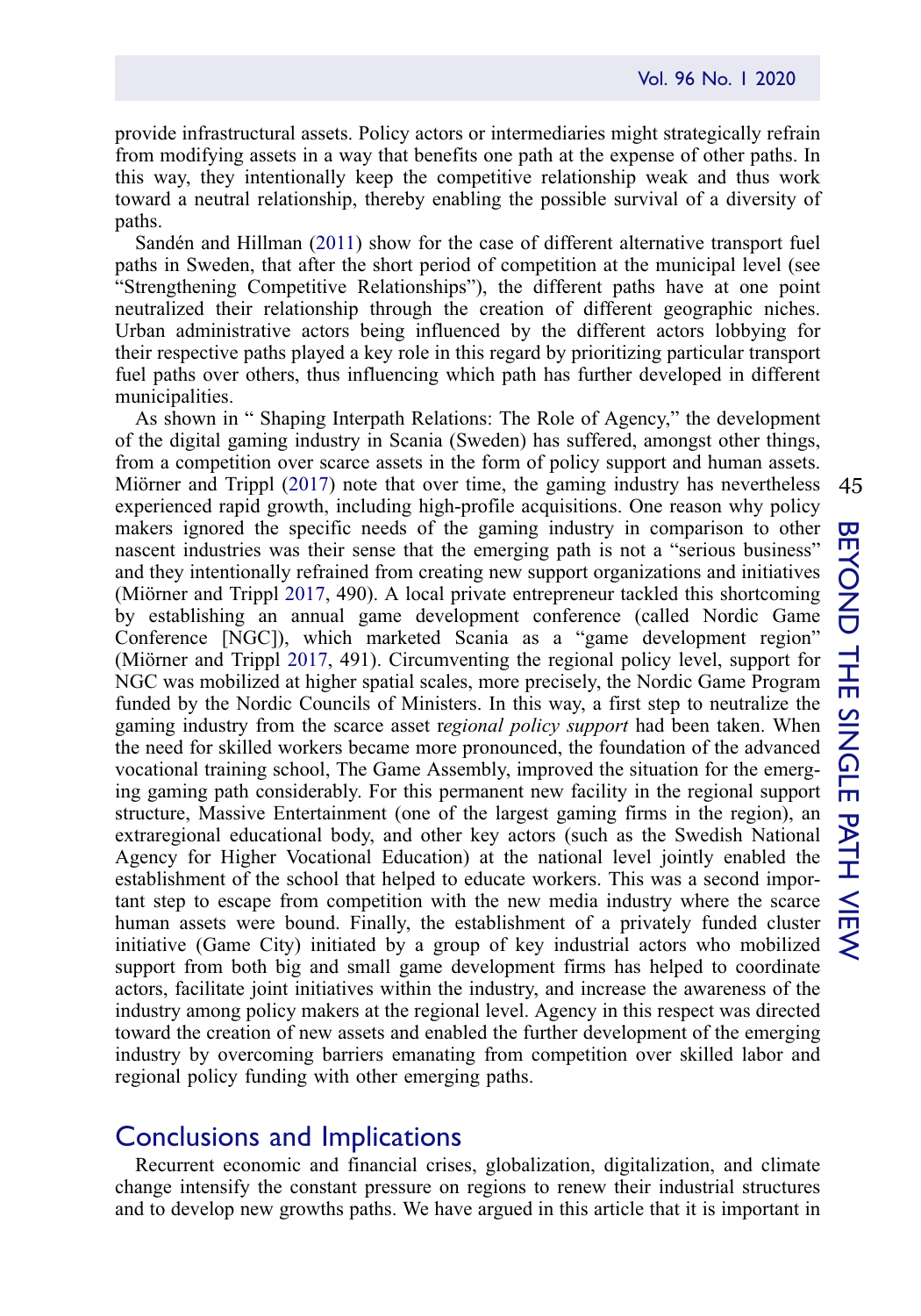the context of new path development to concentrate not just on the emergence and development of single paths alone but to consider how multiple paths emerge within a region, how they are related, and which interactions and interdependencies determine their development. With this article, we seek to open the debate and hope to stimulate further research by proposing a basic framework.

EEG studies have been concerned with path interdependencies between existing industries (related versus unrelated variety) as well as with relations between old and new regional industries (related versus unrelated diversification). The interdependence between more or less simultaneously emerging regional industrial paths has, however, received limited attention in EEG and innovation studies. We argue that by taking a RIS perspective, it becomes obvious that not only the existing industrial base but also early path development activities occurring in other sectors have an influence on an emerging path resulting from the common need for diverse, possibly scarce assets and the potentially limited access to shared markets. Our analysis therefore suggests that the development of regional emerging paths depends on the nature and strength of linkages to other regional emerging paths, which is determined by two dimensions: the assets they draw on and the markets that they produce solutions for. Unlinked paths, in

this perspective, are a rare phenomenon.

Regional restructuring requires changes in the support structures of the RIS and the regional asset base. In this article, we argue that interpath relationships play a role in developing assets and markets insofar as agency aiming at changing both dimensions for path development can result from actions taken from diverse actors belonging to different paths. Moreover, agency at the level of the RIS means a modification of the regional support structure that may result in favoring specific paths over others. In concrete terms, our framework considers that regional actors have to deal with various linked (and some unlinked) new paths. Dependent on their strategic aims and regional opportunities, they choose measures, which are directed at one of three types of relationships between paths: First, they may aim to promote cross-path collaboration to foster a supportive relationship in order to develop assets and markets, to exploit synergies, or to help legitimate novel solutions. Second, actors may seek to lobby and control assets in order to maintain dominance on a market and improve the competitive position of a specific path. Finally, agents may seek strategies, which result in a neutral relationship between paths. Paths can be unlinked by changing geography, seeking assets and markets elsewhere, thereby circumventing unwanted competition.

<span id="page-16-1"></span><span id="page-16-0"></span>The novel perspective on interpath relationships proposed in this article may also add to current debates on new policy approaches for innovation and structural change. New path development ranks high on the agenda of regional, national, and supranational policy actors (Asheim, Boschma, and Cooke [2011;](#page-18-4) European Commission [2012\)](#page-19-20). Innovation and industrial policies—smart specialization in particular—aim for the development of new regional specializations (that is, new paths) to ensure future growth (Foray [2014;](#page-19-21) Trippl, Zukauskaite, and Healy [2019](#page-21-18)). The selection of domains of competitive advantage (that is, emerging industrial paths) in smart specialization strategies, is based on a thorough analysis of the specific regional or national innovation capacity. We contend that regional or national smart specialization strategies and place-based innovation policies more generally truly benefit from considering interpath relationships. This is due to the opportunity to take into account promising interpath relationships during the policy discovery process. Competition for assets and markets can be made visible to either be used as an enabling factor for path development or to inform policy makers about necessary corrective actions.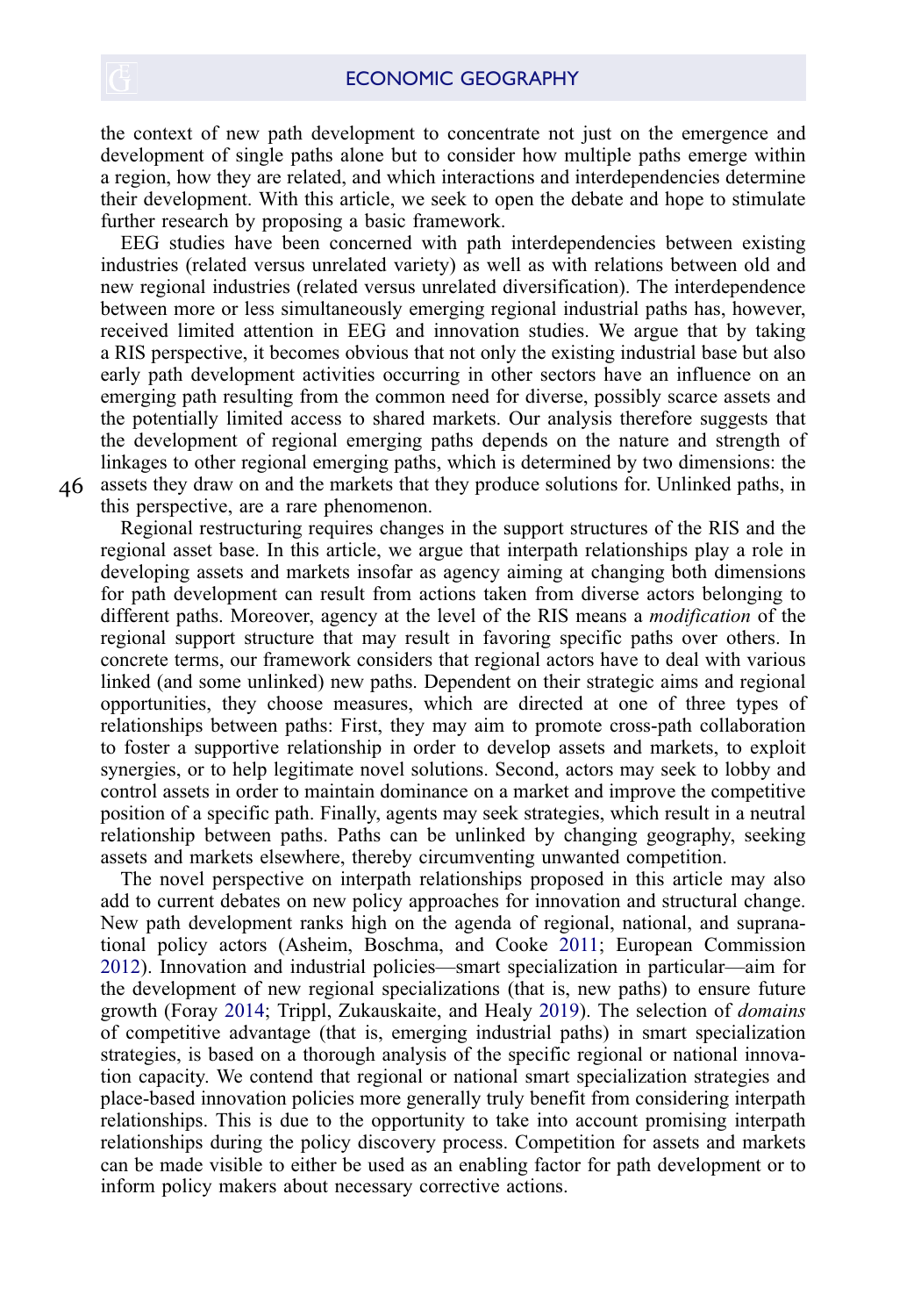Policy should play a strategic and proactive role in (1) balancing competition, cooperation, and neutralization between new paths; and (2) facilitating and coordinating interpath relationships. In terms of policy measures, this implies the development of diversified industrial and institutional infrastructures that support interpath cooperation or neutralization, and at the same time to find the right balance of nurturing and alleviating competition between emerging paths. Different types of regions have different rationales for strategically shaping interpath relationships. A rationale for encouraging mutually supportive relationships between linked paths may be to further integrate development in diversified regions with several linked paths. Policy instruments for encouraging supportive interpath relationships would include the facilitation of networking through, for example, innovation platforms as well as targeted support of combined applications. Explicitly bringing together actors involved in different new path development activities and removing barriers that prevent emerging paths from connecting are sound policy strategies. Supporting viable paths in diversified regions, where there are a number of different industries and that lack any particular industrial focus can be reached by fostering competition, for example, by means of competitive funding mechanisms. In specialized regions where existing industries are prone to lockin, bringing new technologies to the market and preparing the respective paths for competition are critical aspects of regional development strategies. Explicitly supporting desirable paths by increasing their competitive position may be achieved through the use of nonneutral support schemes. At certain stages of development, a neutral relationship with other linked paths may be most beneficial. This could help to broaden the industrial base and enhance the future diversification potential and resilience of specialized regions. Policy instruments to neutralize interpath relationships could include the provision of additional resources, supporting linked paths in accessing resources and markets outside the region, or demand-side interventions through public procurement or the stimulation of private demand by offering subsidies and tax incentives. Overall, it is clear that there is not one strategic option for a whole region but that a combination of measures must be implemented, which should also be adaptive to changes in interpath relationships.

The aim of this article has been to broaden the debate over interpath dynamics in regional contexts. We have done so by contributing a framework that may be the basis for further research. Different types of regions have different rationales and capacities for fashioning interpath relationships. More in-depth studies of how place-specific characteristics influence the options available for actors to promote interpath relationships may be a subject of further research. Empirical research on the emergence of multiple paths within a region, ideally comparing dynamics across different types of regions and industries, would undoubtedly produce important insights to complement, refine, and improve the framework, and would help to enhance understanding of how policy actors and the state influence interpath dynamics.

In our framework, the nature and strength of interpath linkages depends on how emerging paths relate to local and regional assets and markets. Yet, we appreciate that the distinction made in [Table 1](#page-9-0) is often not easily drawn. Moreover, the regional asset base and markets, as well as the relationships between emerging paths themselves, are subject to change over time, as it has been shown for the case of alternative transport fuels in "Shaping Interpath Relations: The Role of Agency," where, in the course of time, supportive competitive, and neutral relationships have been observed. It follows that regional path development and strategic choices for path relationships are not only place sensitive but also time sensitive, which would warrant closer examination, especially as part of empirical work.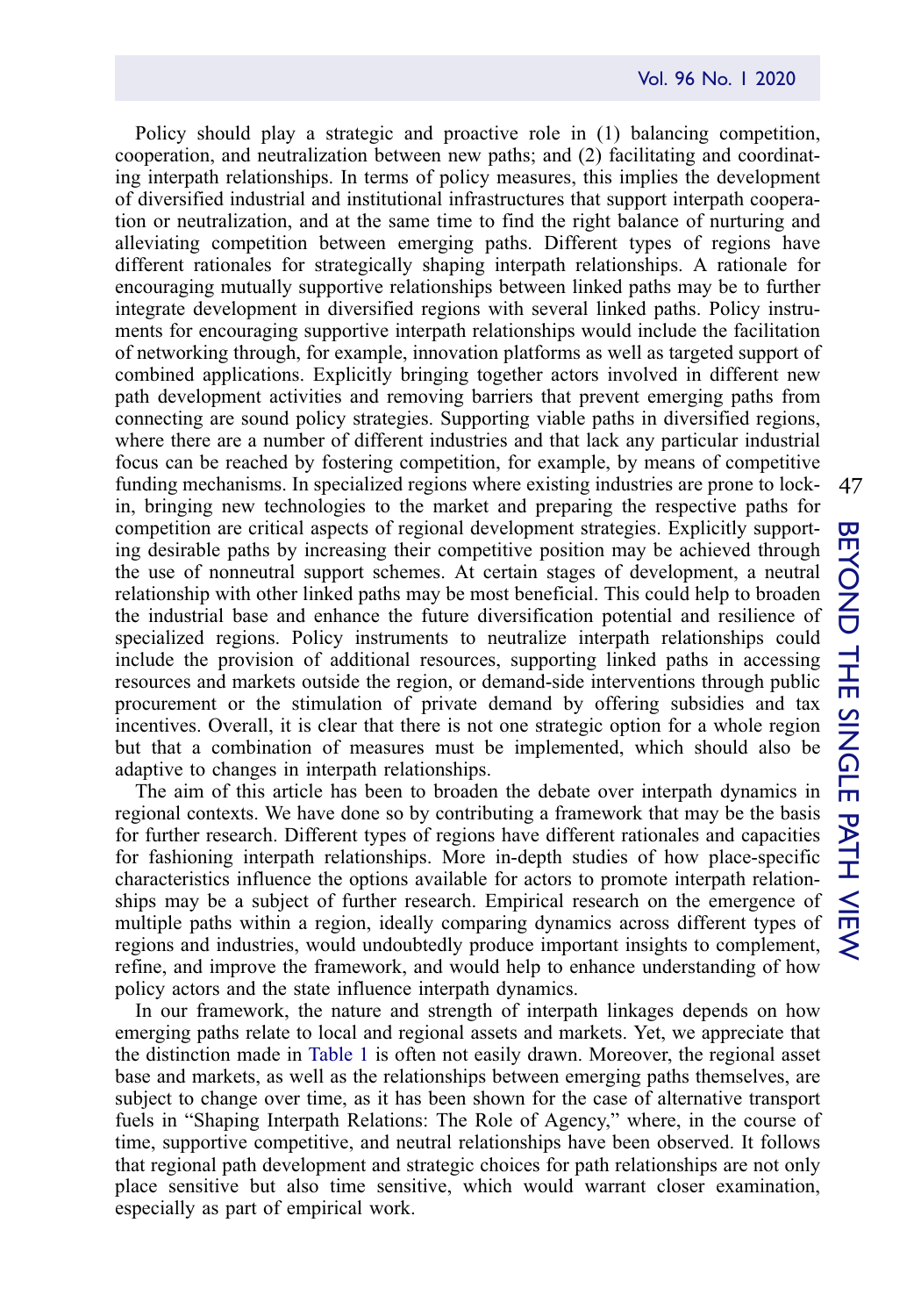We have alluded to the opportunity of linked paths that draw on assets from different local and nonlocal sources but have not in full considered the influence of multiscalar influences and nonlocal actors on the interactions and interdependencies between multiple emerging paths in regions. The case of the gaming industry in Scania has shown how regional asset creation may be pushed by coalitions of local and national actors, bypassing regional policy makers. More research is required to better understand the roles played by extraregional actors (such as national or supranational policy actors, intermediaries, and support organizations operating at higher spatial scales, powerful multinational companies, and so on) in regional interpath development. In addition, the reliance on spatially sticky and regionally available assets and regional markets varies markedly between different industrial paths (Binz and Truffer [2017\)](#page-19-10). While we considered the possibility to unlink regional paths by accessing distant markets or sourcing assets from abroad, more research is needed to unravel how and why industries differ in their capacity to employ such neutralization strategies.

Our framework also gives limited consideration on how sociocultural factors, local and regional institutional arrangements, and environmental factors impact the scope for strategic action of actors. Gaining a better understanding of the ways in which those factors influence agentic processes and interpath dynamics is a key challenge for future research.

Finally, our framework focuses on linkages resulting from the common reliance on scarce assets and/or markets. Interpath dynamics may, however, also be the result of input–output relationships, indirect interdependencies, or externalities (Martin and Sunley [2006\)](#page-20-5). Moreover, actors may simultaneously engage in different business areas (that is, they may belong to and operate in several paths), which might considerably affect their goals and strategic orientation when undertaking agency. Future studies could open up to incorporate such wider sources of interdependencies and examine how they influence new path development. A broadening of the framework, including not only regional interpath dynamics between emerging industries—which was in focus in this article—but also interregional interpath linkages, as well as relations between mature paths or between mature and emerging paths, would bring important insights into how regional structural change processes unfold and would allow for drawing more comprehensive policy implications.

<span id="page-18-0"></span>

4[8](http://www.tandfonline.com)

historical events. The Economic Journal 99 (394): 116–31. doi[:10.2307/2234208](https://doi.org/10.2307/2234208).

Asheim, B. [2007.](#page-10-0) Differentiated knowledge bases and varieties of regional innovation systems. Innovation: the European Journal of Social Science Research 20 (3): 223–41. doi:[10.1080/13511610701722846.](https://doi.org/10.1080/13511610701722846)

<span id="page-18-2"></span>Asheim, B. T., Boschma, R., and Cooke, P. [2011](#page-16-0). Constructing regional advantage: Platform policies based on related variety and differentiated knowledge bases. Regional Studies 45 (7): 893–904. doi:[10.1080/00343404.2010.543126.](https://doi.org/10.1080/00343404.2010.543126)

<span id="page-18-4"></span><span id="page-18-3"></span>Arthur, W. B. [1989](#page-4-0). Competing technologies, increasing returns, and lock-in by<br>
historical events. The Economic Journal 99 (394): 116–31. doi:10.2307/2234208.<br>
Asheim, B. 2007. Differentiated knowledge bases and varieties Asheim, B. T., and Isaksen, A. [2002.](#page-7-0) Regional innovation systems: The integration of local 'sticky' and global 'ubiquitous' knowledge. Journal of Technology Transfer 27 (1): 77–86. doi[:10.1023/A:1013100704794](https://doi.org/10.1023/A:1013100704794).

<span id="page-18-1"></span>Bergek, A., Hekkert, M., Jacobsson, S., Markard, J., Sandén, B., and Truffer, B. [2015.](#page-6-0) Technological innovation systems in contexts: Conceptualizing contextual structures and interaction dynamics. Environmental Innovation and Societal Transitions 16 (September): 51–64. doi[:10.1016/j.eist.2015.07.003.](https://doi.org/10.1016/j.eist.2015.07.003)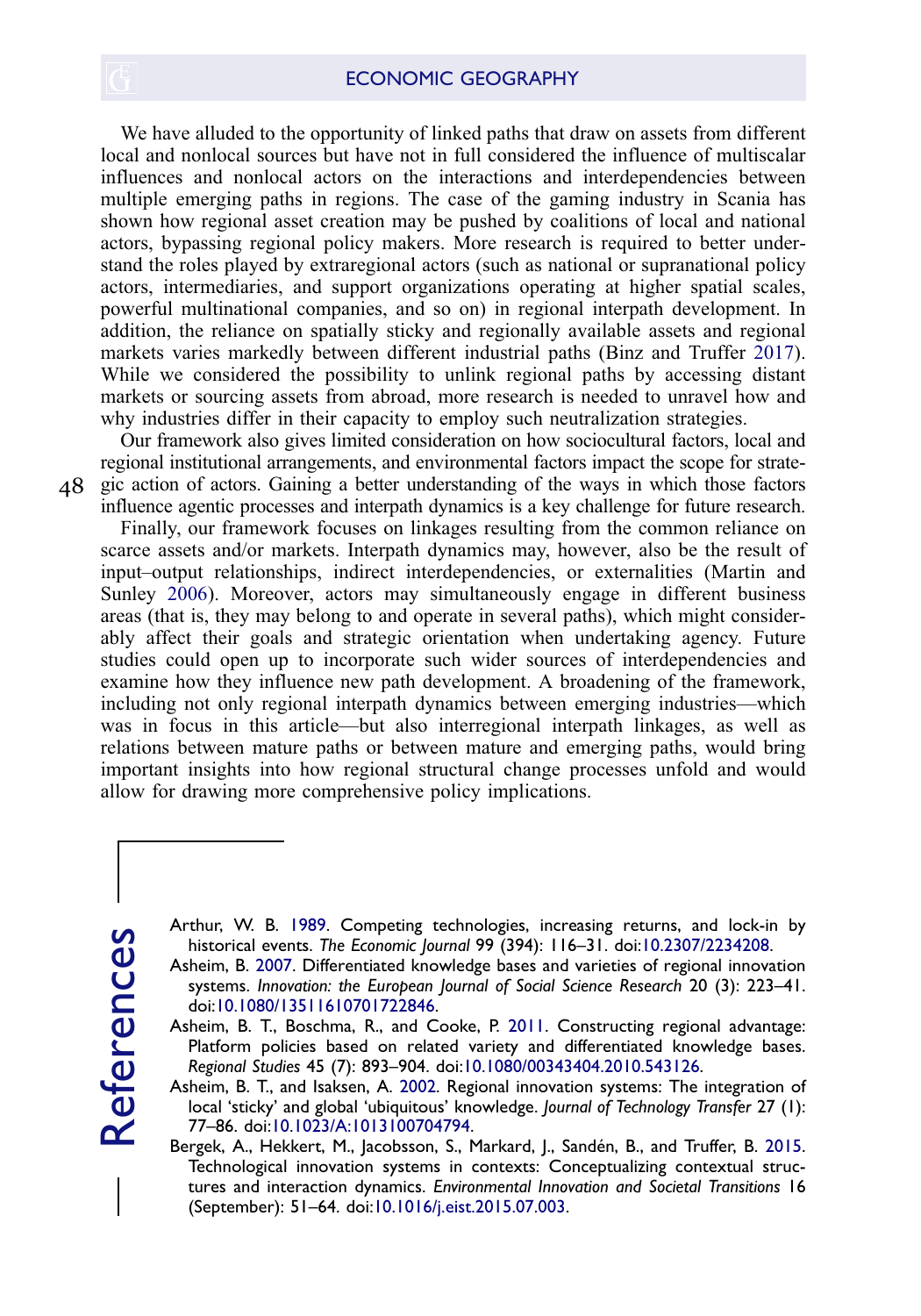- <span id="page-19-10"></span>Binz, C., and Truffer, B. [2017.](#page-6-1) Global innovation systems—A conceptual framework for innovation dynamics in transnational contexts. Research Policy 46 (7): 1284–98. doi:[10.1016/](https://doi.org/10.1016/j.respol.2017.05.012) [j.respol.2017.05.012](https://doi.org/10.1016/j.respol.2017.05.012).
- <span id="page-19-1"></span>Binz, C., Truffer, B., and Coenen, L. [2016.](#page-2-0) Path creation as a process of resource alignment and anchoring: Industry formation for on-site water recycling in Beijing. Economic Geography 92 (2): 172–200. doi[:10.1080/00130095.2015.1103177.](https://doi.org/10.1080/00130095.2015.1103177)
- <span id="page-19-8"></span><span id="page-19-2"></span>Boschma, R. [2017.](#page-2-1) Relatedness as driver of regional diversification: A research agenda. Regional Studies 51 (3): 351–64. doi:[10.1080/00343404.2016.1254767.](https://doi.org/10.1080/00343404.2016.1254767)
- Boschma, R., Coenen, L., Frenken, K., and Truffer, B. [2017.](#page-5-0) Towards a theory of regional diversification: Combining insights from evolutionary economic geography and transition studies. Regional Studies 51 (1): 31–45. doi[:10.1080/00343404.2016.1258460](https://doi.org/10.1080/00343404.2016.1258460).
- <span id="page-19-19"></span><span id="page-19-5"></span>Boschma, R., and Frenken, K. [2011.](#page-3-0) The emerging empirics of evolutionary economic geography. Journal of Economic Geography 11 (2): 295–307. doi:[10.1093/jeg/lbq053](https://doi.org/10.1093/jeg/lbq053).
- <span id="page-19-11"></span>Bristow, G., and Healy, A. [2014.](#page-11-0) Regional resilience: An agency perspective. Regional Studies 48 (5): 923–35. doi[:10.1080/00343404.2013.854879.](https://doi.org/10.1080/00343404.2013.854879)
- Carvalho, L., and Vale, M. [2018.](#page-6-2) Biotech by bricolage? Agency, institutional relatedness and new path development in peripheral regions. Cambridge Journal of Regions, Economy and Society 11 (2): 275–95. doi[:10.1093/cjres/rsy009.](https://doi.org/10.1093/cjres/rsy009)
- <span id="page-19-7"></span><span id="page-19-0"></span>Chapman, K., and Walker, D. F. [1991.](#page-2-2) Industrial location: Principles and policies. Oxford: Blackwell.
- <span id="page-19-14"></span>Content, J., and Frenken, K. [2016.](#page-4-1) Related variety and economic development: A literature review. European Planning Studies 24 (12): 2097–112. doi[:10.1080/09654313.2016.1246517.](https://doi.org/10.1080/09654313.2016.1246517)
- Couture, T., and Gagnon, Y. [2010](#page-8-1). An analysis of feed-in tariff remuneration models: Implications for renewable energy investment. Energy Policy 38 (2): 955–65. doi:[10.1016/j.](https://doi.org/10.1016/j.enpol.2009.10.047) [enpol.2009.10.047](https://doi.org/10.1016/j.enpol.2009.10.047).
- <span id="page-19-6"></span><span id="page-19-3"></span>David, P. A. [1985](#page-4-0). Clio and the economics of QWERTY. American Economic Review 75 (2): 332–37.
- <span id="page-19-4"></span>Dawley, S. [2014.](#page-2-3) Creating new paths? Offshore wind, policy activism, and peripheral region development. Economic Geography 91 (1): 91–112. doi[:10.1111/ecge.12028.](https://doi.org/10.1111/ecge.12028)
- Dawley, S., MacKinnon, D., Cumbers, A., and Pike, A. [2015](#page-2-3). Policy activism and regional path creation: The promotion of offshore wind in North East England and Scotland. Cambridge Journal of Regions, Economy and Society 8 (2): 257–72. doi:[10.1093/cjres/rsu036.](https://doi.org/10.1093/cjres/rsu036)
- <span id="page-19-12"></span>Dewald, U., and Truffer, B. [2011](#page-6-3). Market formation in technological innovation systems-Diffusion of photovoltaic applications in Germany. Industry & Innovation 18 (3): 285–300. doi[:10.1080/13662716.2011.561028](https://doi.org/10.1080/13662716.2011.561028).
- <span id="page-19-20"></span><span id="page-19-16"></span>Emirbayer, M., and Mische, A. [1998](#page-11-1). What is agency? American Journal of Sociology 103 (4): 962–1023. doi:[10.1086/231294](https://doi.org/10.1086/231294).
- <span id="page-19-13"></span>European Commission. [2012.](#page-16-0) Innovating for sustainable growth. A bioeconomy for Europe. Luxembourg: Publications Office of the European Union.
- Feldman, M. [2000.](#page-7-1) Where science comes to life: University bioscience, commercial spin-offs, and regional economic development. Journal of Comparative Policy Analysis: Research and Practice 2 (3): 345–61. doi:[10.1080/13876980008412651](https://doi.org/10.1080/13876980008412651).
- <span id="page-19-21"></span><span id="page-19-15"></span>Foray, D. [2014.](#page-16-1) Smart specialisation: Opportunities and challenges for regional innovation policy. London: Routledge.
- Fuenfschilling, L., and Truffer, B. [2016.](#page-10-1) The interplay of institutions, actors and technologies in socio-technical systems—An analysis of transformations in the Australian urban water sector. Technological Forecasting and Social Change 103:298–312. doi:[10.1016/j.techfore.2015.11.023](https://doi.org/10.1016/j.techfore.2015.11.023).
- <span id="page-19-18"></span>Garud, R., and Karnøe, P. [2003.](#page-11-2) Bricolage versus breakthrough: Distributed and embedded agency in technology entrepreneurship. Research Policy 32 (2): 277–300. doi[:10.1016/S0048-](https://doi.org/10.1016/S0048-7333(02)00100-2) [7333\(02\)00100-2.](https://doi.org/10.1016/S0048-7333(02)00100-2)
- <span id="page-19-17"></span><span id="page-19-9"></span>Grillitsch, M., and Sotarauta, M. [2019.](#page-11-3) Trinity of change agency, regional development paths and opportunity spaces. Progress in Human Geography. doi:[10.1177/0309132519853870.](https://doi.org/10.1177/0309132519853870)
- Gustafsson, R., Jääskeläinen, M., Maula, M., and Uotila, J. [2016.](#page-5-1) Emergence of industries: A review and future directions. International Journal of Management Reviews 18 (1): 28–50. doi[:10.1111/ijmr.12057](https://doi.org/10.1111/ijmr.12057).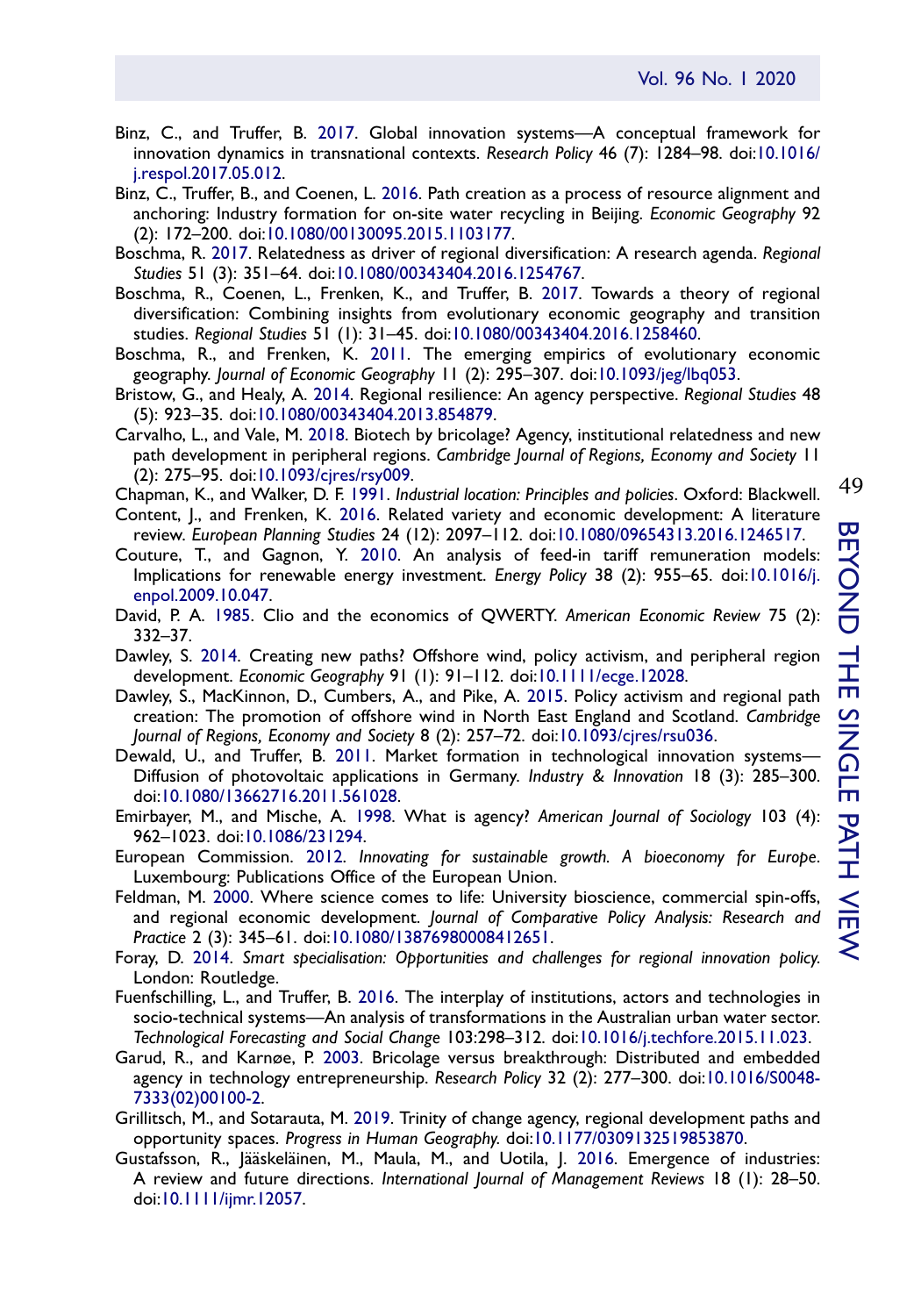- <span id="page-20-10"></span>Hansen, T., Klitkou, A., and Tanner, A. [2018.](#page-6-2) Towards a relatedness framework for understanding new industry development in regions. Paper presented at the Global Conference on Economic Geography. Cologne, Germany, July 25.
- <span id="page-20-4"></span>Hassink, R., Isaksen, A., and Trippl, M. [2019.](#page-3-1) Towards a comprehensive understanding of new regional industrial path development. Regional Studies 53 (11): 1636–45. doi:[10.1080/](https://doi.org/10.1080/00343404.2019.1566704) [00343404.2019.1566704](https://doi.org/10.1080/00343404.2019.1566704).
- <span id="page-20-16"></span>Isaksen, A., and Jakobsen, S.-E. [2017.](#page-10-2) New path development between innovation systems and individual actors. European Planning Studies 25 (3): 355–70. doi:[10.1080/](https://doi.org/10.1080/09654313.2016.1268570) [09654313.2016.1268570](https://doi.org/10.1080/09654313.2016.1268570).
- <span id="page-20-17"></span>Isaksen, A., Jakobsen, S.-E., Njøs, R., and Normann, R. [2018.](#page-11-4) Regional industrial restructuring resulting from individual and system agency. Innovation: the European Journal of Social Science Research 32 (1): 48–65. doi[:10.1080/13511610.2018.1496322](https://doi.org/10.1080/13511610.2018.1496322).
- <span id="page-20-7"></span>Isaksen, A., and Trippl, M. [2016.](#page-3-2) Path development in different regional innovation systems: A conceptual analysis. In Innovation drivers and regional innovation strategies, ed. M. D. Parrilli, R. Dahl-Fitjar, and A. Rodriguez-Pose, 66–84. London: Routledge.

<span id="page-20-15"></span><span id="page-20-2"></span>———. [2017](#page-2-4). Innovation in space: The mosaic of regional innovation patterns. Oxford Review of Economic Policy 33 (1): 122–40. doi:[10.1093/oxrep/grw035.](https://doi.org/10.1093/oxrep/grw035)

Jacobs, J. [1961.](#page-10-3) The death and life of great American cities. New York: Vintage/Random House. 5[0](http://www.tandfonline.com)

- <span id="page-20-14"></span>Jacobsson, S., and Lauber, V. [2006](#page-8-2). The politics and policy of energy system transformation— Explaining the German diffusion of renewable energy technology. Energy Policy 34 (3): 256–76. doi:[10.1016/j.enpol.2004.08.029](https://doi.org/10.1016/j.enpol.2004.08.029).
- <span id="page-20-13"></span><span id="page-20-12"></span>Jeannerat, H., and Kebir, L. [2016.](#page-8-3) Knowledge, resources and markets: What economic system of valuation? Regional Studies 50 (2): 274–88. doi[:10.1080/00343404.2014.986718.](https://doi.org/10.1080/00343404.2014.986718)
- Karnøe, P., and Garud, R. [2012](#page-6-3). Path creation: Co-creation of heterogeneous resources in the emergence of the Danish wind turbine cluster. European Planning Studies 20 (5): 733–52. doi:[10.1080/09654313.2012.667923](https://doi.org/10.1080/09654313.2012.667923).
- <span id="page-20-11"></span>Kemp, R., Schot, J., and Hoogma, R. [1998](#page-6-4). Regime shifts to sustainability through processes of niche formation: The approach of strategic niche management. Technology Analysis and Strategic Management 10 (2): 175–98. doi:[10.1080/09537329808524310.](https://doi.org/10.1080/09537329808524310)
- <span id="page-20-3"></span><span id="page-20-0"></span>MacKinnon, D. [2012.](#page-2-5) Beyond strategic coupling: Reassessing the firm-region nexus in global production networks. Journal of Economic Geography 12 (1): 227–45. doi:[10.1093/jeg/lbr009.](https://doi.org/10.1093/jeg/lbr009)
- MacKinnon, D., Dawley, S., Pike, A., and Cumbers, A. [2019](#page-2-6). Rethinking path creation: A geographical political economy approach. Economic Geography 95 (2): 113–35. doi[:10.1080/00130095.2018.1498294](https://doi.org/10.1080/00130095.2018.1498294).
- <span id="page-20-19"></span>Markard, J., and Truffer, B. [2008](#page-12-0). Technological innovation systems and the multi-level perspective: Towards an integrated framework. Research Policy 37 (4): 596–615. doi:[10.1016/j.](https://doi.org/10.1016/j.respol.2008.01.004) [respol.2008.01.004.](https://doi.org/10.1016/j.respol.2008.01.004)
- <span id="page-20-1"></span>Martin, R. [2010](#page-2-7). Roepke Lecture in economic geography - Rethinking regional path dependence: Beyond lock-in to evolution. Economic Geography 86 (1): 1–27. doi[:10.1111/j.1944-](https://doi.org/10.1111/j.1944-8287.2009.01056.x) [8287.2009.01056.x.](https://doi.org/10.1111/j.1944-8287.2009.01056.x)

<span id="page-20-8"></span>———. [2013.](#page-4-2) Regional economies as path-dependent systems: Some issues and implications. In Handbook of regional innovation and growth, ed. P. N. Cooke and B. T. Asheim, 198–210. Cheltenham, UK: Edward Elgar.

<span id="page-20-6"></span><span id="page-20-5"></span>Martin, R., and Sunley, P. [2006.](#page-3-3) Path dependence and regional economic evolution. Journal of Economic Geography 6 (4): 395–437. doi[:10.1093/jeg/lbl012.](https://doi.org/10.1093/jeg/lbl012)

———. [2010.](#page-3-3) The place of path dependence in an evolutionary perspective on the economic landscape. In Handbook of evolutionary economic geography, ed. R. Boschma and R. Martin, 62–92. Cheltenham, UK: Edward Elgar.

<span id="page-20-18"></span><span id="page-20-9"></span>-. [2015.](#page-11-5) Towards a developmental turn in evolutionary economic geography? Regional Studies 49 (5): 712–32. doi:[10.1080/00343404.2014.899431](https://doi.org/10.1080/00343404.2014.899431).

Maskell, P., and Malmberg, A. [1999](#page-6-5). The competitiveness of firms and regions. 'Ubiquitification' and the importance of localized learning. European Urban and Regional Studies 6 (1): 9–25. doi[:10.1177/096977649900600102](https://doi.org/10.1177/096977649900600102).